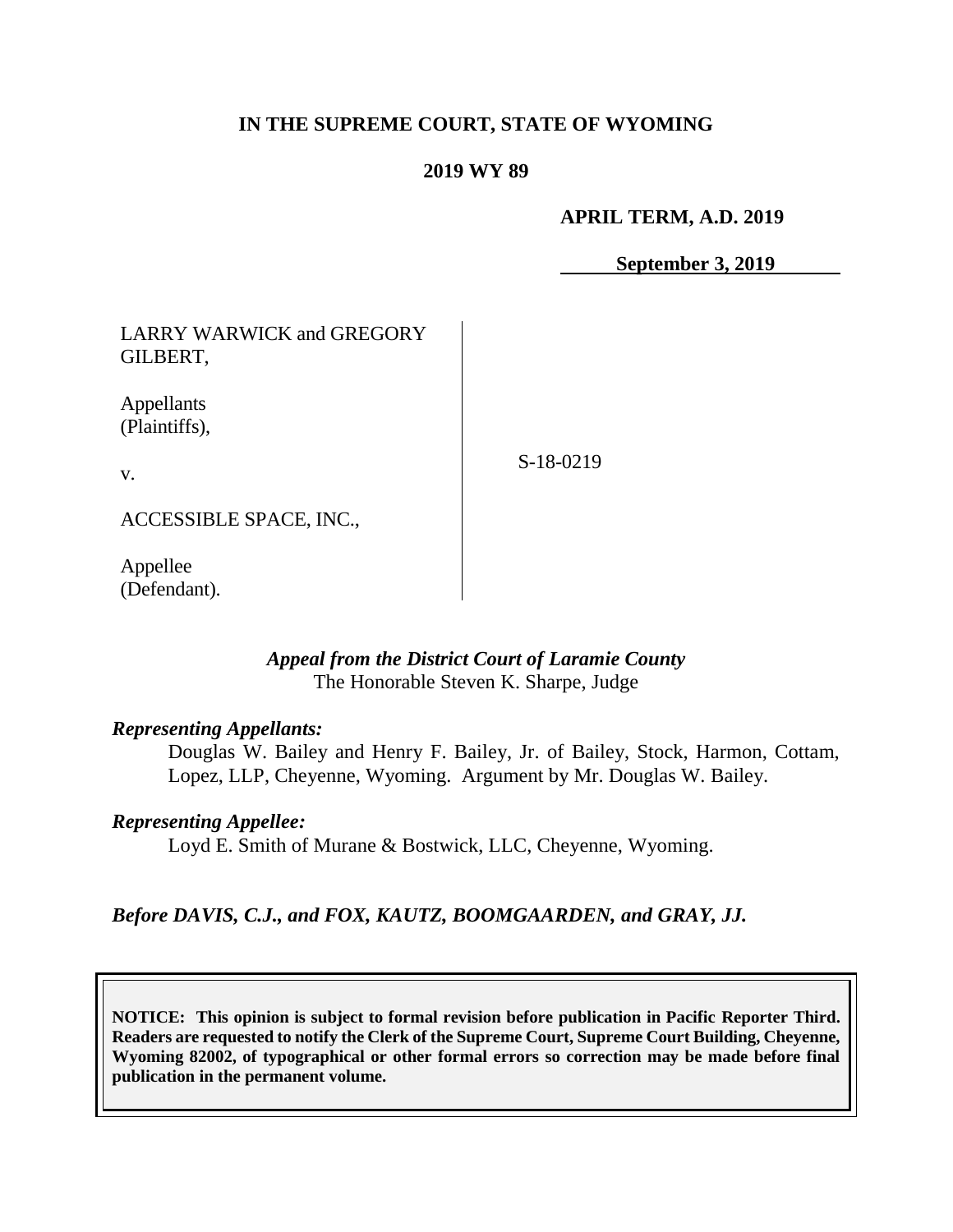## **KAUTZ, Justice.**

[¶1] Appellants Larry Warwick and Gregory Gilbert (collectively referred to herein as "the plaintiffs") lived in a senior living apartment complex owned and operated by Appellee Accessible Space, Inc. (ASI). Another tenant, Larry Rosenberg, shot them, and they sued ASI claiming it was negligent for failing to protect them from Mr. Rosenberg. The district court granted summary judgment in favor of ASI, concluding it had no duty to protect the plaintiffs from Mr. Rosenberg's unforeseeable criminal action. We affirm the summary judgment.

### **ISSUES**

[¶2] The dispositive issues in this case are:

1. Whether the district court erred by concluding ASI did not owe a common law duty to protect the plaintiffs from Mr. Rosenberg's criminal action.

2. Whether ASI's alleged failure to comply with the requirements of its leases with the plaintiffs, resident handbook, and personnel policies was the proximate cause of their injuries.

## **FACTS**

[¶3] ASI owns and operates Heritage Court Apartments (HCA), a housing complex for low-income seniors in Cheyenne, Wyoming. HCA is an independent living facility and does not provide personal assistance to tenants. In order to qualify to live at HCA, the residents must meet age and income requirements. They also must pass a criminal background check. Mr. Rosenberg satisfied these requirements and began residing at HCA in 2007. Mr. Gilbert and Mr. Warwick moved into HCA later.

[¶4] ASI had a written lease with each tenant, and the lease incorporated the requirements of a resident handbook. The resident handbook stated lease termination and eviction may result from noncompliance with the terms of the lease. The handbook listed potential violations of the lease, including: "violation of the housing community's smoke-free housing policy"; "interference with the management of the building"; "conduct that disrupts the livability of the building by disturbing the peace, health or safety of other residents"; "assault, harassment, or threat directed at [m]anagement, vendors, or other residents"; "open or visible possession, use or discharge of weapons, including but not limited to firearms, knives, and explosives of any kind"; and "reports of prostitution, gambling or public drunkenness." The handbook also provided a process for tenants to lodge complaints and grievances with ASI management.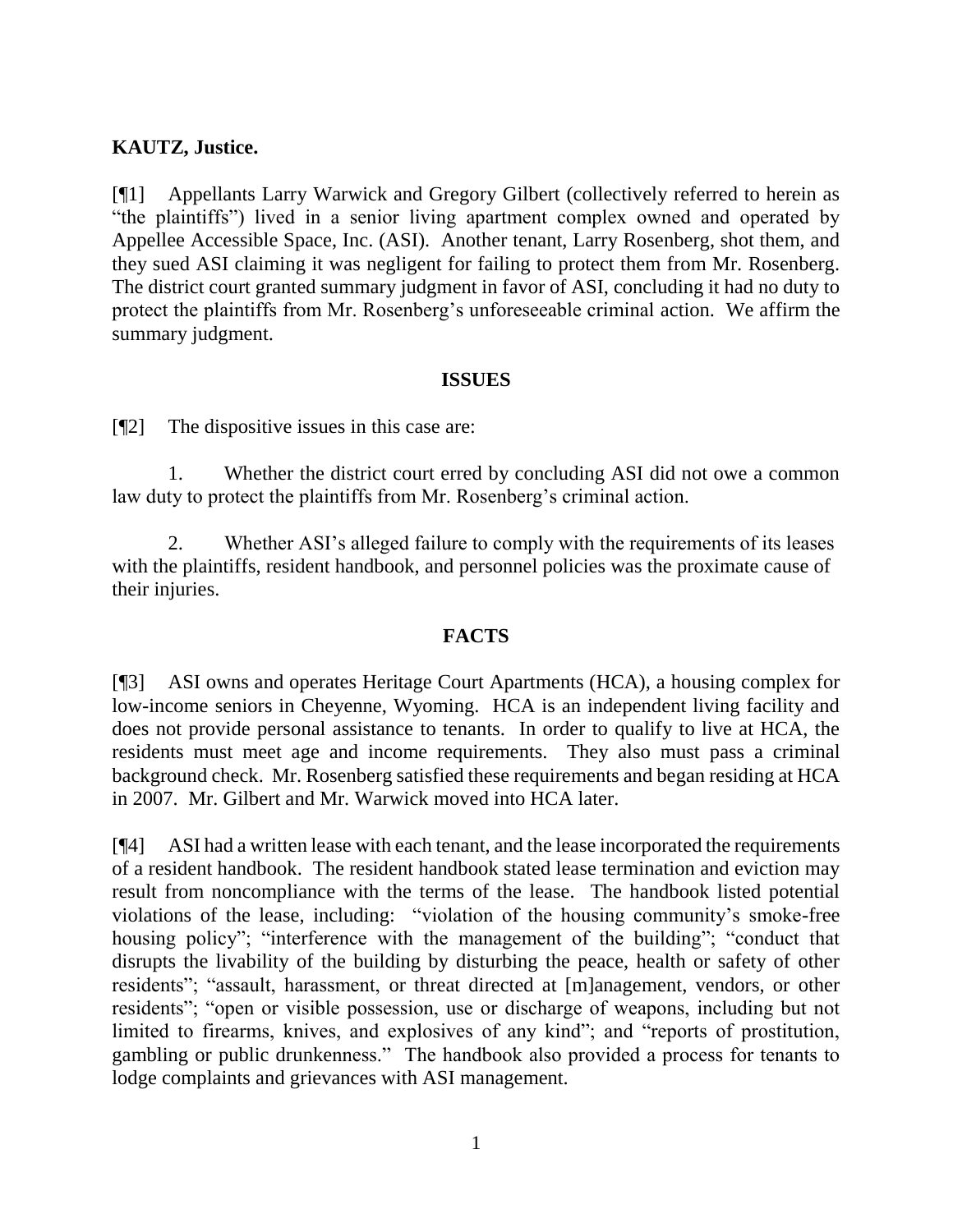[¶5] In October and November of 2015, Mr. Rosenberg filed written complaints with ASI about Mr. Warwick parking his truck, which was leaking oil, in the parking lot, smoking too close to the building, threatening to "kick [Mr. Rosenberg's] ass," and having a "dirty mouth." He also complained about Mr. Gilbert being allowed to host poker games at the facility because, in his view, it violated the lease prohibition on gambling. In July 2016, he again complained that various members of ASI management were allowing Mr. Gilbert's poker games. Mr. Rosenberg also had disagreements with ASI site liaison, Matt Wilson, over other matters, including use of the HCA grill and repair of Mr. Rosenberg's shower.

[¶6] On September 14, 2016, Mr. Gilbert and Mr. Wilson sat outside the entryway of the HCA building smoking and talking. Mr. Rosenberg walked up and shot them both with a .22 caliber rifle. Mr. Rosenberg then entered the building and knocked on Mr. Warwick's door. When Mr. Warwick answered, Mr. Rosenberg shot him with a .22 caliber pistol. Mr. Rosenberg went back outside and, observing Mr. Gilbert was not dead, shot him again. Shortly thereafter, Mr. Rosenberg fatally shot himself. Mr. Wilson died from his gunshot wounds. Miraculously, the plaintiffs survived, although they continue to suffer from their injuries.

[¶7] The plaintiffs filed suit against ASI alleging negligence and seeking compensatory and punitive damages. They asserted ASI, as a landlord, had a duty to exercise reasonable care to protect them from Mr. Rosenberg's criminal action. They also asserted their leases required ASI to take certain actions to protect them. After extensive discovery, ASI moved for summary judgment, claiming it did not owe the plaintiffs a duty to protect them from Mr. Rosenberg's unforeseeable criminal action and, in any event, its alleged negligence was not the proximate cause of the plaintiffs' injuries. The plaintiffs responded, maintaining there were numerous issues of material fact as to what ASI should have done to protect them from Mr. Rosenberg's action and whether ASI had notice Mr. Rosenberg posed a threat to them.

[¶8] After a hearing, the district court granted summary judgment in favor of ASI. The court concluded ASI did not have a duty to protect the plaintiffs from Mr. Rosenberg's criminal action. The plaintiffs filed a timely notice of appeal. More facts will be provided as necessary to the discussion of the issues.

## **STANDARD OF REVIEW**

[¶9] Summary judgment is authorized under Wyoming Rule of Civil Procedure 56(a) when "the movant shows that there is no genuine dispute as to any material fact and the movant is entitled to judgment as a matter of law." This Court reviews the district court's order granting summary judgment *de novo* and may affirm a summary judgment on any legal grounds appearing in the record. *Bear Peak Res., LLC v. Peak Powder River Res., LLC,* 2017 WY 124, ¶ 10, 403 P.3d 1033, 1040 (Wyo. 2017); *Int'l Assoc. of Firefighters*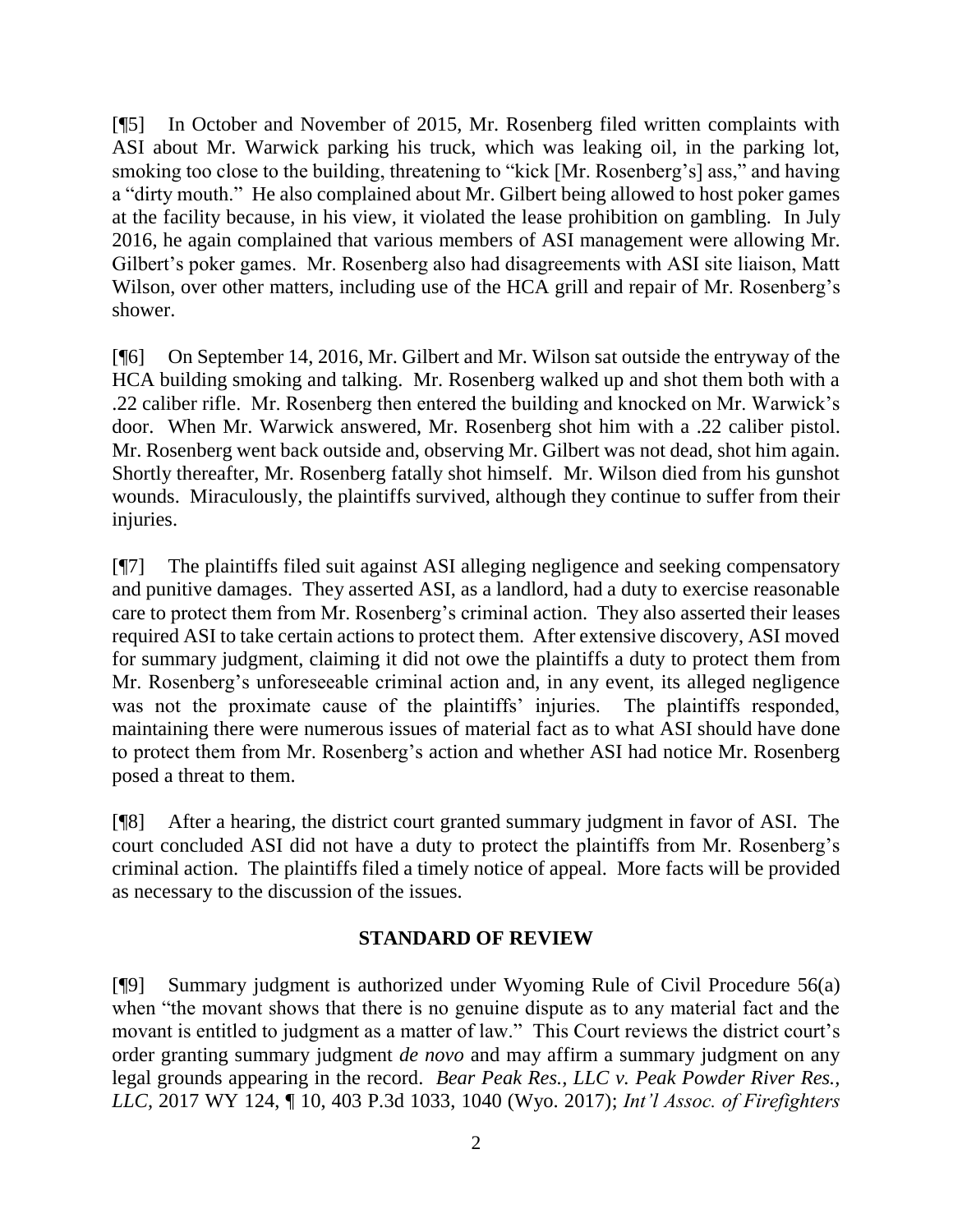*Local Union No. 5058 v. Gillette/Wright/Campbell Cnty, Fire Prot. Jt. Powers Bd.,* 2018 WY 75, ¶ 19, 421 P.3d 1059, 1064 (Wyo. 2018).

> [W]e review a summary judgment in the same light as the district court, using the same materials and following the same standards. We examine the record from the vantage point most favorable to the party opposing the motion, and we give that party the benefit of all favorable inferences that may fairly be drawn from the record. A material fact is one which, if proved, would have the effect of establishing or refuting an essential element of the cause of action or defense asserted by the parties.

*Sullivan v. Pike and Susan Sullivan Found.,* 2018 WY 19, ¶ 15, 412 P.3d 306, 310 (Wyo. 2018) (quoting *Rogers v. Wright*[, 2016 WY 10, ¶ 7, 366 P.3d 1264, 1269 \(Wyo. 2016\)\)](http://www.westlaw.com/Link/Document/FullText?findType=Y&serNum=2038150569&pubNum=0004645&originatingDoc=I4aa46c001c4911e885eba619ffcfa2b1&refType=RP&fi=co_pp_sp_4645_1269&originationContext=document&vr=3.0&rs=cblt1.0&transitionType=DocumentItem&contextData=(sc.Keycite)#co_pp_sp_4645_1269) (other citations omitted).

[¶10] "The party requesting a summary judgment bears the initial burden of establishing a *prima facie* case for summary judgment." *Hatton v. Energy Elec. Co.,* 2006 WY 151, ¶ 9, 148 P.3d 8, 13 (Wyo. 2006). When the moving party does not have the ultimate burden of persuasion, it establishes a *prima facie* case for summary judgment by showing a lack of evidence on an essential element of the opposing party's claim. *See, e.g., Rammell v. Mountainaire Animal Clinic, P.C.,* 2019 WY 53, ¶¶ 27-28, 442 P.3d 41, 49 (Wyo. 2019) (defendant presented evidence showing plaintiff could not establish the elements of tortious interference with contract); *Mantle v. N. Star Energy & Constr. LLC,* 2019 WY 29, ¶ 116, 437 P.3d 758, 796 (Wyo. 2019) (defendant presented evidence showing plaintiff could not establish transfers were fraudulent).

[¶11] Once the summary judgment movant establishes a *prima facie* case for summary judgment, the burden shifts to the opposing party to present materials demonstrating a genuine dispute as to a material fact for trial. *Hatton,* ¶ 9, 148 P.3d at 12-13. "'The opposing party must affirmatively set forth material, specific facts in opposition to a motion for summary judgment[.]'" *Jones v. Schabron,* [2005 WY 65, ¶ 10, 113 P.3d 34, 37 \(Wyo.](http://www.westlaw.com/Link/Document/FullText?findType=Y&serNum=2006759096&pubNum=0004645&originatingDoc=I60635c7d8c4811dba10be1078cee05f1&refType=RP&fi=co_pp_sp_4645_37&originationContext=document&vr=3.0&rs=cblt1.0&transitionType=DocumentItem&contextData=(sc.Search)#co_pp_sp_4645_37)  [2005\)](http://www.westlaw.com/Link/Document/FullText?findType=Y&serNum=2006759096&pubNum=0004645&originatingDoc=I60635c7d8c4811dba10be1078cee05f1&refType=RP&fi=co_pp_sp_4645_37&originationContext=document&vr=3.0&rs=cblt1.0&transitionType=DocumentItem&contextData=(sc.Search)#co_pp_sp_4645_37) (quoting *Downen v. Sinclair Oil Corp.* 887 P.2d 515, 519 (Wyo. 1994)). The evidence presented in a summary judgment proceeding must be admissible and competent. *Id.*; Rule 56(c)(2).

## **DISCUSSION**

[¶12] The plaintiffs claim ASI was negligent for failing to protect them from Mr. Rosenberg's criminal action. In general, to establish a negligence claim, the plaintiff must show: 1) the defendant owed the plaintiff a duty to conform to a specific standard of care; 2) the defendant breached the duty by failing to act in accordance with the standard of care;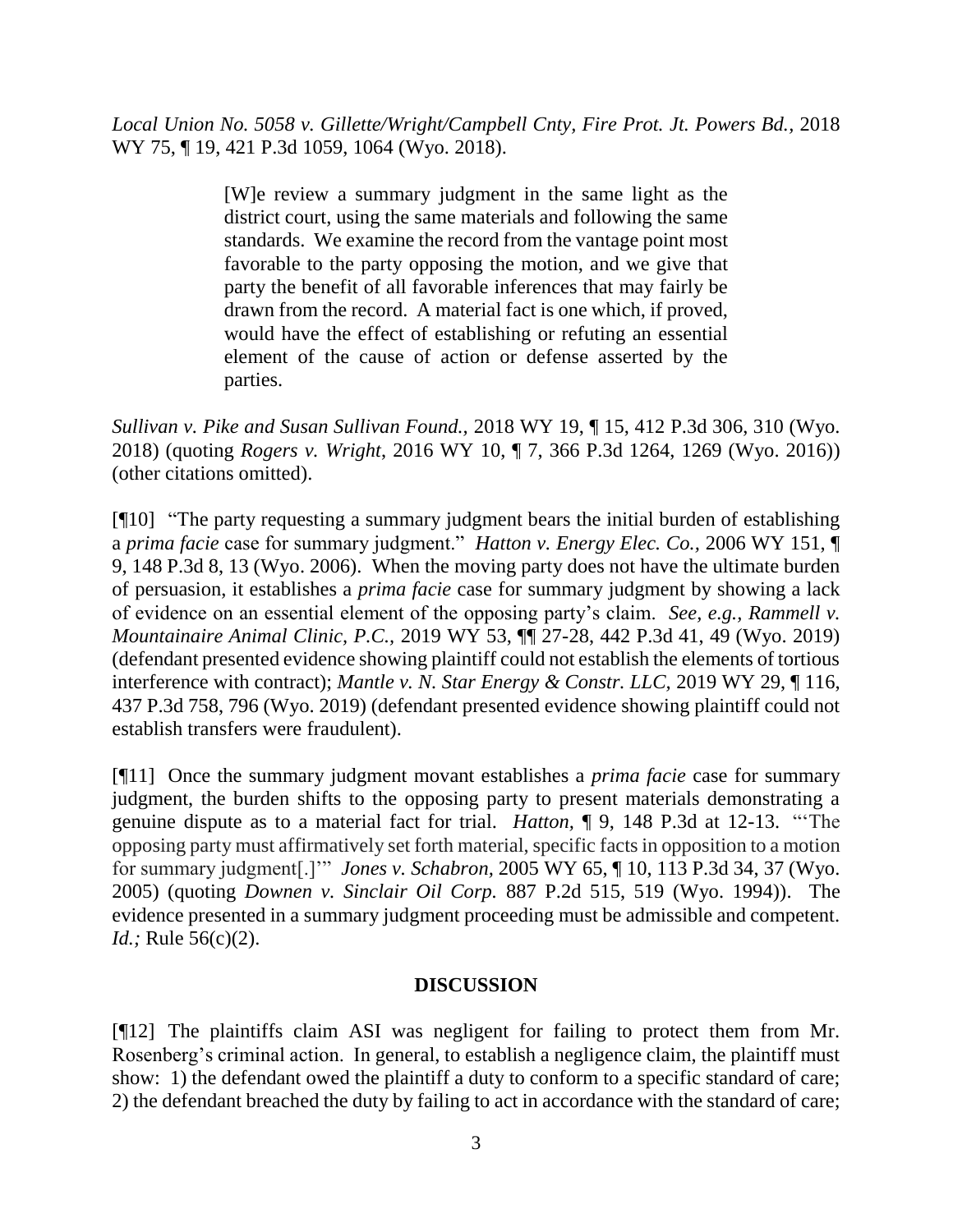3) the defendant's breach of the duty of care proximately caused the plaintiff's injury; and 4) the plaintiff's injury is compensable by monetary damages. *Berry v. Tessman,* 2007 WY 175, ¶ 6, 170 P.3d 1243, 1245 (Wyo. 2007); *Hatton,* ¶ 10, 148 P.3d at 13. Because of the fact-specific nature of negligence claims, summary judgment generally is not favored in such actions. *Lucero v. Holbrook,* 2012 WY 152, ¶ 6, 288 P.3d 1228, 1231 (Wyo. 2012); *Uinta County v. Pennington,* 2012 WY 129, ¶ 11, 286 P.3d 138, 142 (Wyo. 2012) (citing *Cook v. Shoshone First Bank,* 2006 WY 13, ¶ 12, 126 P.3d 886, 889 (Wyo. 2006)). However, "'[t]he existence of duty is a question of law, making an absence of duty the surest route to summary judgment in negligence actions.'"<sup>1</sup> *[Erpelding v. Lisek,](https://1.next.westlaw.com/Link/Document/FullText?findType=Y&serNum=2003459195&pubNum=0004645&originatingDoc=Id9af682f3b2b11e28a21ccb9036b2470&refType=RP&fi=co_pp_sp_4645_757&originationContext=document&transitionType=DocumentItem&contextData=(sc.Search)#co_pp_sp_4645_757)* 2003 WY [80, ¶ 13, 71 P.3d 754, 757 \(Wyo. 2003\)](https://1.next.westlaw.com/Link/Document/FullText?findType=Y&serNum=2003459195&pubNum=0004645&originatingDoc=Id9af682f3b2b11e28a21ccb9036b2470&refType=RP&fi=co_pp_sp_4645_757&originationContext=document&transitionType=DocumentItem&contextData=(sc.Search)#co_pp_sp_4645_757) (quoting *Daily v. Bone,* [906 P.2d 1039, 1043 \(Wyo.](https://1.next.westlaw.com/Link/Document/FullText?findType=Y&serNum=1995224422&pubNum=0000661&originatingDoc=Id9af682f3b2b11e28a21ccb9036b2470&refType=RP&fi=co_pp_sp_661_1043&originationContext=document&transitionType=DocumentItem&contextData=(sc.Search)#co_pp_sp_661_1043)  [1995\)\)](https://1.next.westlaw.com/Link/Document/FullText?findType=Y&serNum=1995224422&pubNum=0000661&originatingDoc=Id9af682f3b2b11e28a21ccb9036b2470&refType=RP&fi=co_pp_sp_661_1043&originationContext=document&transitionType=DocumentItem&contextData=(sc.Search)#co_pp_sp_661_1043). *See also*, *Lucero,* ¶ 6, 288 P.3d at 1231.

[¶13] The law recognizes a duty when,

"upon the facts in evidence, such a relation exists between the parties that the community will impose a legal obligation upon one for the benefit of the other—or, more simply, whether the interest of the plaintiff which has suffered invasion was entitled to legal protection at the hands of the defendant."

*Hendricks v. Hurley,* 2008 WY 57, ¶ 17, 184 P.3d 680, 684 (Wyo. 2008) (quoting *Goodrich v. Seamands,* 870 P.2d 1061, 1064 (Wyo. 1994)).A legal duty may arise from a contract, a statute or the common law. *Sorensen v. State Farm Auto. Ins. Co.,* 2010 WY 101, ¶ 11, 234 P.3d 1233, 1236 (Wyo. 2010). The plaintiffs do not claim any statute imposed a duty upon ASI to protect them from Mr. Rosenberg's action. They assert, instead, such duty arose from the common law and by contract through their leases, the resident handbook, and ASI's personnel policies.

# **Common Law Duty**

 $\overline{a}$ 

# **1. Wyoming Case Law**

[¶14] Property owners "'must use ordinary care to keep the premises in a safe condition and [are] charged with an affirmative duty to protect visitors against dangers known to [them] and dangers discoverable with the exercise of reasonable care.'" *Amos v. Lincoln Cnty. Sch. Dist. No. 2,* 2015 WY 115, ¶ 20, 359 P.3d 954, 960 (Wyo. 2015) (quoting

<sup>&</sup>lt;sup>1</sup> There are rare instances when the jury needs to resolve issues of basic fact before the duty question can be answered. In those cases, the court will ask the jury to decide discrete factual issues. *See Halpern v. Wheeldon,* 890 P.2d 562, 565-66 (Wyo. 1995) (question of basic fact as to whether injury suffered by the plaintiff resulted from an inherent risk of the recreational activity); *Selby v. Conquistador Apartments, Ltd.,*  990 P.2d 491, 494-95 (Wyo. 1999) (question of basic fact regarding whether an accumulation of ice was natural).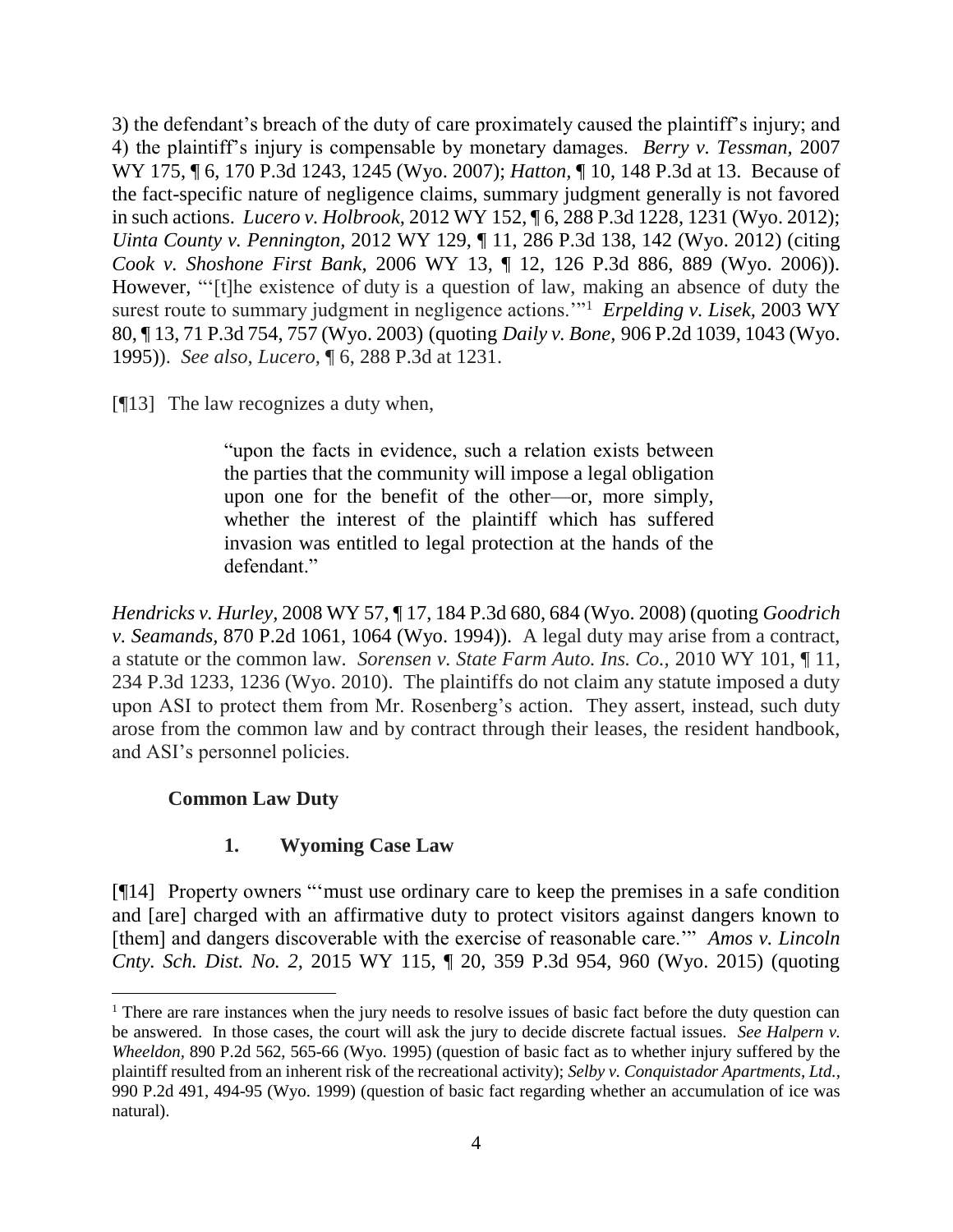*Hendricks*, ¶ 12, 184 P.3d at 683). We applied this general rule in *Krier v. Safeway Stores 46, Inc.,* 943 P.2d 405 (Wyo. 1997), to determine a landlord's responsibility to protect a tenant's employee from criminal action. Daryl Krier was an employee of a Safeway store located in a building owned by Maurice Brown. *Id. at* 407-08. Mr. Krier arrived to work early one morning and encountered a burglar who had entered the store through a skylight he accessed by climbing an antenna fastened to the side of the building. *Id.* The burglar murdered Mr. Krier, and his estate and members of his family brought a negligence action against the Safeway store and Mr. Brown. *Id.* at 406-07. The plaintiffs asserted "Brown knew or should have known that the antenna was an 'invitation' to criminal activity and the tragic result to Krier [was] a foreseeable consequence of its presence." *Id.* at 412.

[¶15] In evaluating whether Mr. Brown owed a duty to Mr. Krier, we started with the principle that an unreasonable risk of harm from criminal acts on a property is a dangerous condition. *Krier,* 943 P.2d at 411 (discussing Restatement (Second) of Property, Landlord and Tenant § 17.3 (1977)). A landlord has a duty to take reasonable steps to protect its tenants if it "'knows, or has reason to know, either from what has been or should have been observed or from past experience, that criminal acts against its [tenants] on its premises are reasonably foreseeable[.]'" *Krier,* 943 P.2d at 414-15 (quoting *[McClung v. Delta Square](http://www.westlaw.com/Link/Document/FullText?findType=Y&serNum=1996240902&pubNum=0000713&originatingDoc=I6e527eb1f57111d9b386b232635db992&refType=RP&fi=co_pp_sp_713_895&originationContext=document&vr=3.0&rs=cblt1.0&transitionType=DocumentItem&contextData=(sc.UserEnteredCitation)#co_pp_sp_713_895)  Ltd. P'ship,* [937 S.W.2d 891, 902 \(Tenn. 1996\)\)](http://www.westlaw.com/Link/Document/FullText?findType=Y&serNum=1996240902&pubNum=0000713&originatingDoc=I6e527eb1f57111d9b386b232635db992&refType=RP&fi=co_pp_sp_713_895&originationContext=document&vr=3.0&rs=cblt1.0&transitionType=DocumentItem&contextData=(sc.UserEnteredCitation)#co_pp_sp_713_895). *See also*, *Johns v. Hous. Auth. for City of Douglas,* 678 S.E.2d 571, 573 (Ga. Ct. App. 2009) ("A landlord's duty to exercise ordinary care to protect a tenant from third-party criminal attacks extends only to foreseeable criminal acts.").

[¶16] We reviewed the circumstances surrounding the store and the antenna to determine whether the burglar's attack was reasonably foreseeable. *Krier*, 943 P.2d at 415-16.We acknowledged "'[a]s a practical matter, the requisite degree of foreseeability essential to establish a duty to protect against criminal acts will almost always require that prior instances of crime have occurred on or in the immediate vicinity of defendant's premises.'" *Id.* at 415 (quoting *McClung,* 937 S.W.2d at 902). *See also*, *[Connelly v. Family Inns of](http://www.westlaw.com/Link/Document/FullText?findType=Y&serNum=2000657935&pubNum=0000711&originatingDoc=I8f1cd75551fb11e39ac8bab74931929c&refType=RP&fi=co_pp_sp_711_41&originationContext=document&vr=3.0&rs=cblt1.0&transitionType=DocumentItem&contextData=(sc.DocLink)#co_pp_sp_711_41)  Am., Inc.,* [540 S.E.2d 38, 41 \(N.C. Ct. App. 2000\)](http://www.westlaw.com/Link/Document/FullText?findType=Y&serNum=2000657935&pubNum=0000711&originatingDoc=I8f1cd75551fb11e39ac8bab74931929c&refType=RP&fi=co_pp_sp_711_41&originationContext=document&vr=3.0&rs=cblt1.0&transitionType=DocumentItem&contextData=(sc.DocLink)#co_pp_sp_711_41) ("The most probative evidence on the question of whether a criminal act was foreseeable is evidence of prior criminal activity committed."). However, it is not enough for a plaintiff to simply show there has been other criminal activity on or near the premises.

> "Courts must consider the location, nature, and extent of previous criminal activities and their similarity, proximity, or other relationship to the crime giving rise to the cause of action. To hold otherwise would impose an undue burden upon [landowners]."

*Krier,* 943 P.2d at 415 (quoting *McClung,* 937 S.W.2d at 902).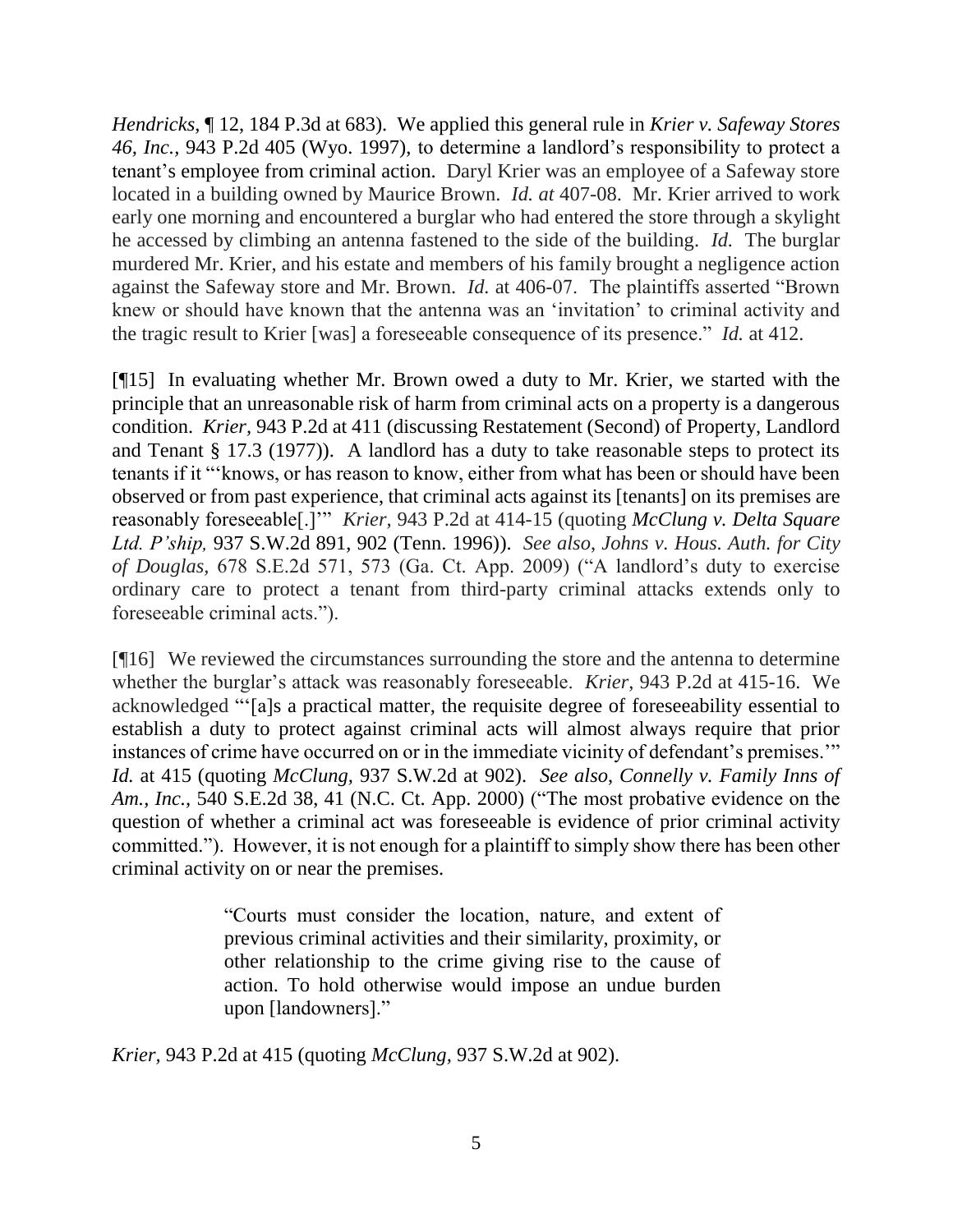[¶17] We concluded Mr. Brown did not have a duty to protect Mr. Krier from the burglar's criminal act because the evidence did not establish it was reasonably foreseeable*. Krier,*  943 P.2d at 415. There was evidence of prior criminal activity on the premises, including five burglaries or robberies of the Safeway store over the preceding twenty-two years. One of the burglaries involved entry through the skylight, but it occurred more than twenty years before Mr. Krier was killed and there is no indication it involved the antenna. *Id.* at 415-16. In fact, there was no evidence Mr. Brown knew or should have known the antenna was ever used for unauthorized access to the store prior to Mr. Krier's death, even though Mr. Krier's killer said he had used it one other time. *Id*. Furthermore, none of the prior crimes resulted in physical harm to anyone on the premises. *Id*.

[¶18] We have also addressed a landowner's duty to protect business invitees from foreseeable criminal violence in the context of tavern keepers and bar patrons. *See, e.g., White v. HA, Inc.,* 782 P.2d 1125 (Wyo. 1989); *Mayflower Rest. Co. v. Griego,* 741 P.2d 1106 (Wyo. 1987); *Fisher v. Robbins,* 319 P.2d 116 (Wyo. 1957). A tavern keeper's duty to protect its patrons arises when there is a "disturbance in the bar . . . sufficient to alert the tavern keeper that there is imminent danger of injury to a third party." *White,* 782 P.2d at 1129 (citing *Fisher,* 319 P.2d at 118). This requires more than a verbal argument. *Mayflower,* 741 P.2d at 1113-14; *Fisher,* 319 P.2d at 120.

> "[W]e do not consider it is a reasonable inference that when people become angry and argue violently with each other that such disagreement portends they will . . . resort to unlawful assaults and batteries. A mere battle of words, no matter how violent, *unaccompanied by action, threat of action or some type of demonstration which gives warning that violence is impending*, usually causes no concern to those present \* \* \*." (Emphasis added.)

*Mayflower,* 741 P.2d at 1113-14 (quoting *Fisher,* 319 P.2d at 120). The lesson from the tavern keeper cases is notice to the landowner of impending physical violence is critical to establish a criminal act is foreseeable.

[¶19] The case at hand differs factually from *Krier* and the tavern keeper cases. *Krier*  involved a previously unknown intruder, while ASI knew Mr. Rosenberg. The tavern keeper cases typically involve disturbances in public establishments followed shortly by an injury-causing assault; there was no disturbance at HCA immediately prior to the shooting. Given these factual disparities, we find it helpful to review cases from other jurisdictions with fact patterns more similar to the case at bar to determine the extent of a landlord's common law duty to protect its tenants from criminal acts. These cases confirm the rules stated in *Krier* and the tavern keeper cases but tailor them for attacks by assailants known to the landlord. They reveal there generally must be evidence of prior criminal or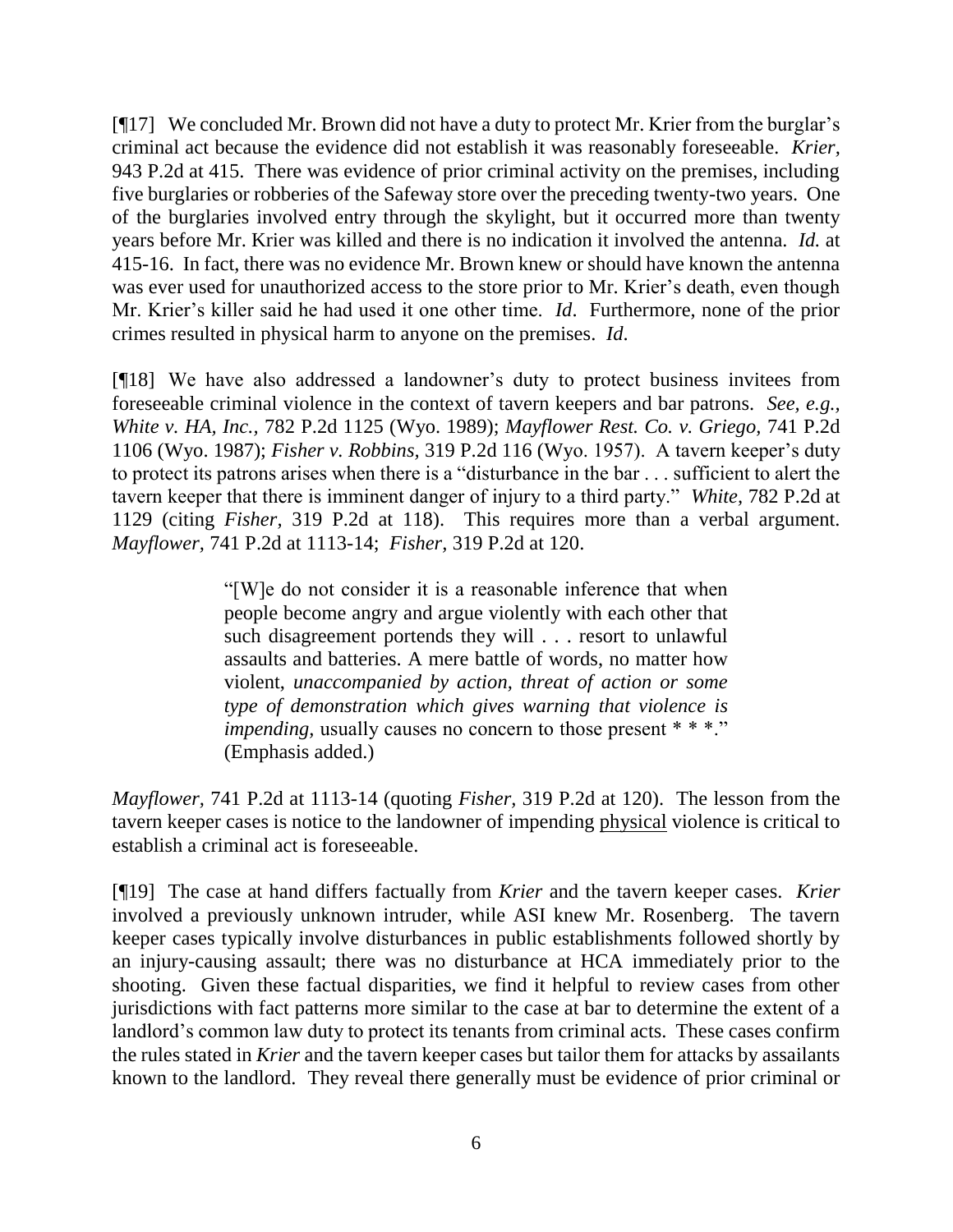violent acts by the assailant or notice of an imminent threat of danger to impose a duty upon a landlord to protect its tenants.

## **2. Case Law From Other Jurisdictions**

[¶20] In *Nero v. Kansas State Univ.,* 861 P.2d 768 (Kan. 1993), the victim filed a negligence action against the university after she was sexually assaulted by a fellow dormmate in a co-ed dormitory. *Id.* at 772. The evidence showed the university knew the perpetrator had been charged with rape for an incident that occurred one month earlier in another dormitory, but, nevertheless, permitted him to move into the co-ed dormitory where the victim lived. The Kansas Supreme Court decided this evidence created an issue of fact as to whether the sexual assault was foreseeable. *Id.* at 771-72, 780. Similarly, the Nebraska Supreme Court, in *S.I. v. Cutler,* 523 N.W.2d 242, 243-245 (Neb. 1994), ruled a commercial building owner owed a duty to protect an employee of one of its tenants from an assailant. The attack was foreseeable because the property owner had previously ejected the assailant from the building for "loitering and assaulting patrons of the building" and the assailant was seen standing in the entrance of the building for half an hour before the assault on the employee. *Id.* at 245.In *Giggers v. Memphis Housing Auth.,* 277 S.W.3d 359, 361, 366-67 (Tenn. 2009), the Tennessee Supreme Court found a shooting in a poverty-stricken public housing project was foreseeable because there was generally a high incidence of violent crime in the housing project and the assailant had previously attacked another tenant with a knife.

[¶21] The California courts of appeals have applied similar analyses. In *Madhani v. Cooper, 106 Cal.App.4<sup>th</sup> 412, 415-16 (Cal.Ct.App. 2003), the court ruled the owner had a* duty to protect the victim/tenant from another tenant because the attack was foreseeable. *Id.* at 415-16. In the months leading up to the attack, the victim and her mother reported to the building manager that the assailant had verbally and physically abused them on several occasions. *Id.* at 414-16. In *Hawkins v. Wilton,* 51 Cal.Rptr.3d 1, 4, 6-7 (Cal. Ct. App. 2006), evidence was presented showing the shooting of a tenant by a fellow tenant was foreseeable because the owner knew the assailant had previously been convicted of manslaughter, was on drugs, and had "pulled a gun" on another tenant several times. Finally, the shooting in *Barber v. Chang,* 60 Cal.Rptr.3d 760, 763-64 (Cal. Ct. App. 2007), was foreseeable to the apartment owner because he was aware the assailant, who was a tenant, had a particular dislike for the victim, previously pointed a gun at the victim's girlfriend and her mother, and bumped into the victim's girlfriend while telling her to bring the victim "over here and I'll take care of him."

[¶22] Where landlords have less information about similar crimes and/or the assailants, courts have refused to impose a duty to protect tenants because the injury-causing action was not foreseeable. In *Miller v. Tabor West Inv. Co., LLC,* 196 P.3d 1049 (Or. Ct. App. 2008), the owner of an apartment building employed Mr. Owen as its property manager. *Id.* at 1050-51. The assailant, Mr. Woods, moved into the apartment complex after being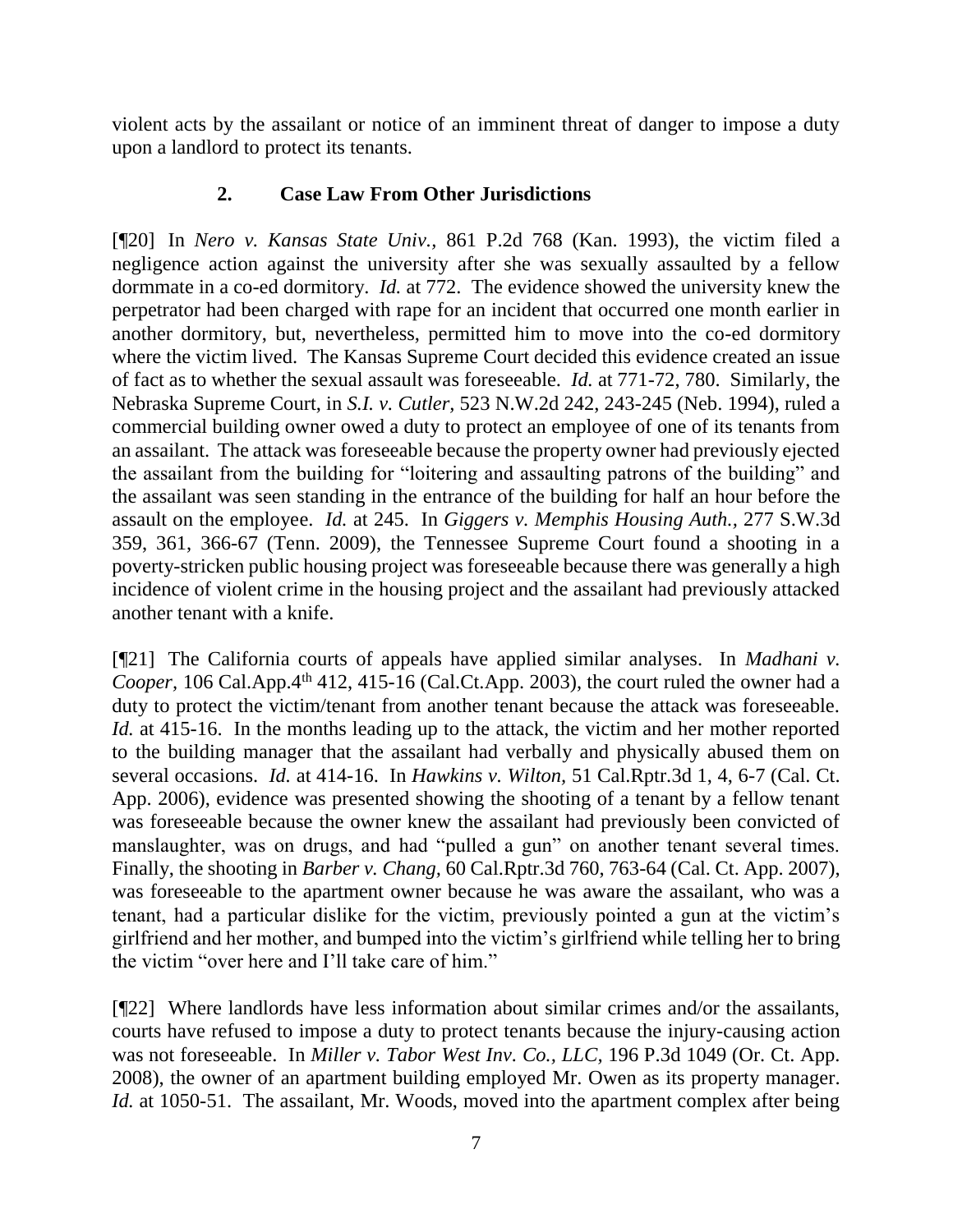released from the Oregon State Hospital following a lengthy commitment for an assault. *Id.* Mr. Owen knew of Mr. Woods' recent commitment and the reason for the commitment. He also knew Mr. Woods was on medication to "keep him mellow." *Id.* at 1057.

[¶23] Approximately one month after Mr. Woods moved in, Mr. Owen asked him to turn down the volume of his music. Mr. Woods told Mr. Owen to call the police if he did not like it, slammed his apartment door, and turned the music up louder. *Id.* at 1051, 1057. He then began throwing things out of his apartment onto the lawn. *Id.* In response to this outburst, Mr. Owen served Mr. Woods with written notice his lease would be terminated if he did not keep his noise to a reasonable level. *Id.* at 1051. About a week after the notice, Mr. Owen saw Mr. Woods push the victim, Mr. Miller, during an argument, although Mr. Owen later stated the pushing may have been "friendly." *Id.* at 1051, 1057- 58. A day later, Mr. Woods assaulted Mr. Miller.<sup>2</sup> *Id.* at 1051.

[¶24] Mr. Miller sued, claiming the property owner was negligent for failing to protect him from, or warn him about, Mr. Woods. *Id.* The trial court granted summary judgment for the property owner, concluding it did not owe a duty to protect Mr. Miller. The Oregon court of appeals considered "whether, on the facts viewed in the light most favorable to plaintiff, no reasonable juror could conclude that [the property owner's] failure to warn [Mr. Miller] about Mr. Woods' history or behavior or to take measures to protect him from Mr. Woods created a foreseeable risk that [Mr. Miller] would be assaulted by Mr. Woods." *Id.* at 1055. The court concluded evidence that the owner (through Mr. Owens) knew Mr. Woods had been committed to the state hospital for assault, was on medication for mental illness, engaged in irrational behavior regarding the music incident, and was generally aggressive toward Mr. Miller was insufficient to establish Mr. Woods' unprovoked attack on Mr. Miller was reasonably foreseeable. *Id.* at 1057.

[¶25] Other states have concluded a landlord does not owe a duty to protect its tenants when there is no evidence of prior violent acts. In *South v. McCarter,* 119 P.3d 1, 3-4, 15 (Kan. 2005), the Kansas Supreme Court ruled a trailer park owner owed no duty to protect a resident who was injured in a fight because the owner had no specific information as to the perpetrator's past violent or criminal conduct or any actual risk posed by him. In *Estate of Faughey v. New 56-79 IG Assoc., L.P.,* 52 N.Y.S.3d 12, 13 (N.Y. Ct. App. 2017), the New York Court of Appeals held an office building owner had no duty to protect a tenant who was killed by a patient of a resident psychiatric practice because there was no evidence of prior violence by the perpetrator or other third parties in the building. In an earlier case, the New York Court of Appeals determined a property owner did not have a duty to protect a tenant from an assault by two other tenants when it had no knowledge of the attackers' prior criminal histories and "no criminal activities involving the[] parties or any third

<sup>2</sup> The assault occurred at a nearby convenience store. *Miller*, 196 P.3d at 1051. The court ruled the landlord's duty of reasonable care to protect a tenant from foreseeable risks of attack by another tenant applied on and off the premises. *Id.* at 1055. We offer no opinion on that issue because Mr. Rosenberg shot the plaintiffs on ASI's premises.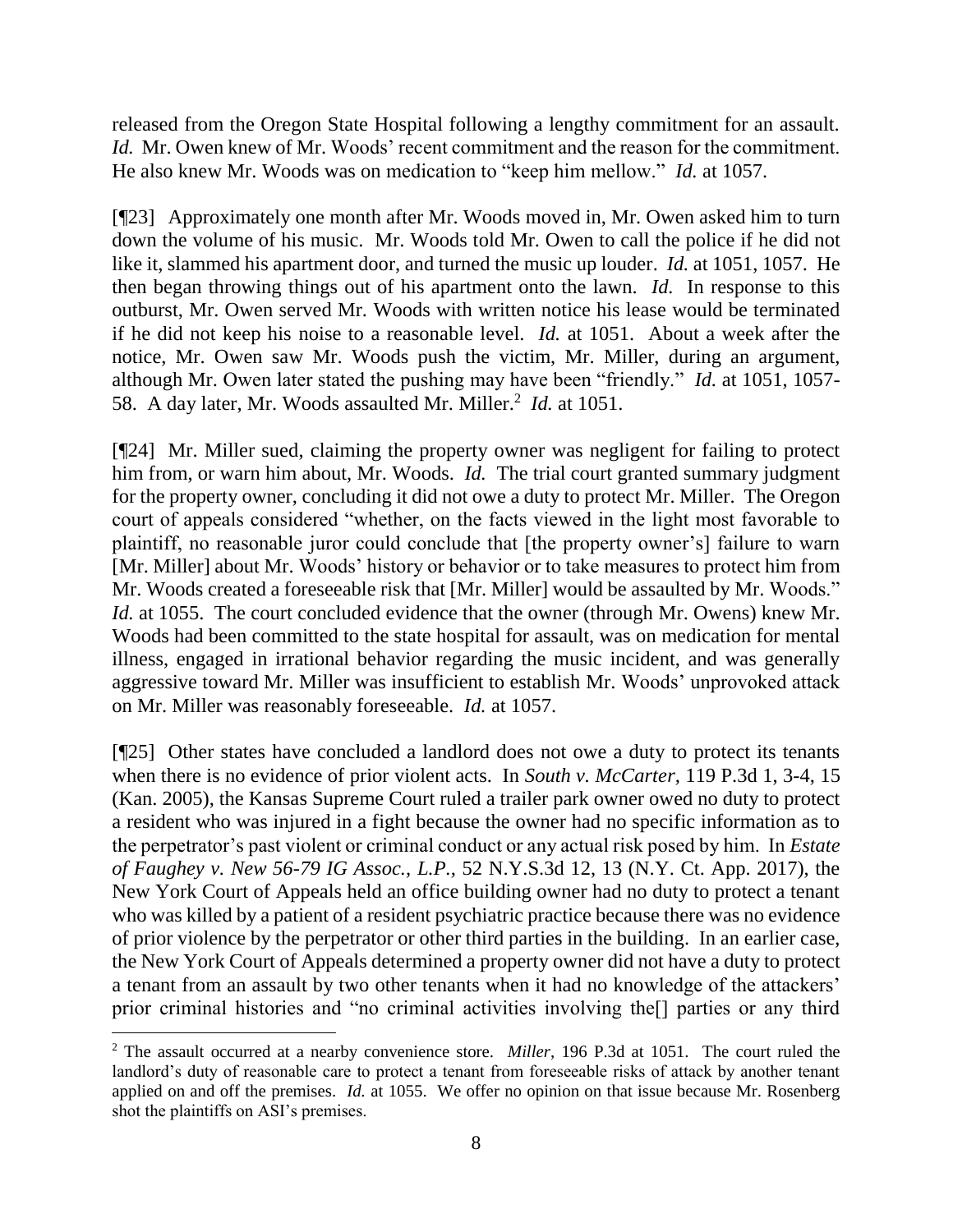parties in the hotel had been previously reported." *Simms v. St. Nicholas Ave. Hotel Co.,*  589 N.Y.S.2d 485, 485 (N.Y. Ct. App. 1992).

[¶26] The plaintiffs filed a notice under W.R.A.P. 7.04 identifying a Colorado court of appeals case, *Wagner v. Planned Parenthood,* 2019 COA 26, 2019 WL 989316 (Colo. Ct. App. 2019), as additional authority in support of their position that ASI owed a duty to protect them from Mr. Rosenberg's criminal action. In *Wagner,* several victims of a mass shooting at an abortion clinic in Colorado Springs, Colorado, sued Planned Parenthood for negligently failing to protect them. *Id.* at \*1-3. The court held a genuine issue of material fact existed as to whether the shooting was foreseeable because the circumstances were fraught with a known danger to all similarly situated abortion clinics and threats had been directed specifically against the Colorado Springs clinic. Obviously, there are significant factual differences between *Wagner* and this case; however, the discussion of specific threats as making criminal conduct foreseeable is generally consistent with the other cases we considered above.

# **3. Application to Facts**

[¶27] In accordance with the above authorities, the common law imposed a duty upon ASI to take reasonable steps to protect the plaintiffs if Mr. Rosenberg's criminal action was reasonably foreseeable. To establish the requisite foreseeability, the plaintiffs were required to show ASI knew or had reason to know, "either from what ha[d] been or should have been observed or from past experience," Mr. Rosenberg posed a danger to them. *Krier,* 943 P.2d at 414-15 (citation omitted). This generally requires a showing of prior similar instances of criminal or violent conduct, threats of such conduct or other indications of imminent danger. *Id.*; *Mayflower,* 741 P.2d at 1113-14. *See also,* 4 Modern Tort Law: Liability and Litigation § 38:15 (2d ed. 2019). A mere battle of words, unaccompanied by action, threat of action or some demonstration which gives warning violence is impending, is insufficient to make criminal action foreseeable to the property owner. *Mayflower,* 741 P.2d at 1113-14.

[¶28] ASI presented evidence in support of its motion for summary judgment showing Mr. Rosenberg had no prior history of criminal violence and no one had filed a formal complaint with ASI about him. As discussed below, the record contains testimony indicating Mr. Wilson, Mr. Gilbert and Mr. Warwick had verbally complained to ASI management about Mr. Rosenberg. However, ASI's evidence demonstrated it had no knowledge Mr. Rosenberg had committed any prior criminal or violent acts or other indications he posed an imminent danger.

[¶29] We conclude ASI presented a *prima facie* case for summary judgment by showing a lack of evidence that Mr. Rosenberg's criminal action was foreseeable, which would negate the duty element of the plaintiffs' negligence claim. Consequently, the burden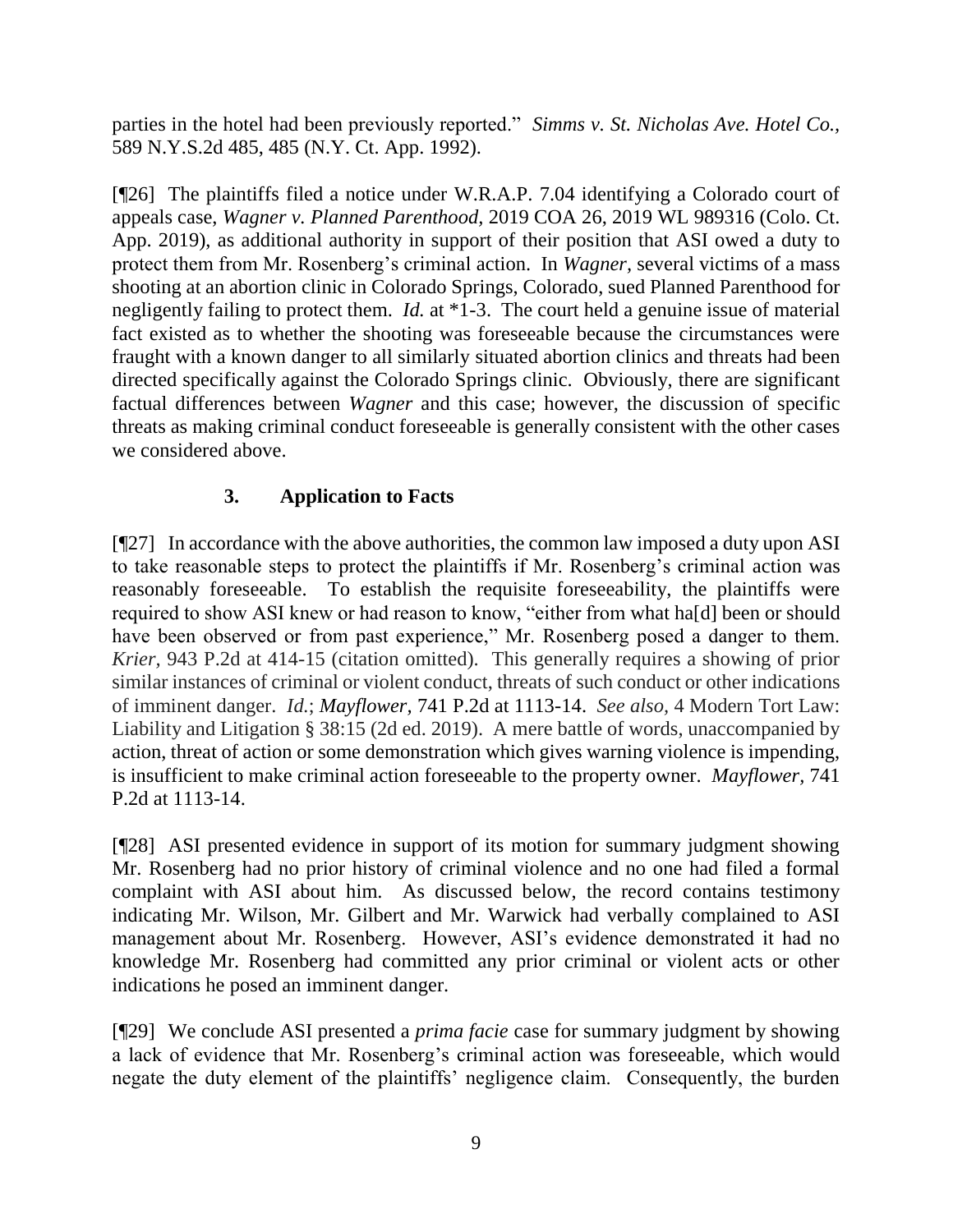shifted to the plaintiffs to bring forth material, specific facts through admissible evidence establishing Mr. Rosenberg's action was foreseeable to ASI. *Jones*, ¶ 10, 113 P.3d at 37.

[¶30] The plaintiffs point to the following evidence to establish ASI was aware Mr. Rosenberg was dangerous:

- In October 2015 (nearly a year before the shooting), Mr. Rosenberg complained to ASI regional housing manager, Dale Culver, about Mr. Warwick's nonspecific "violations." Mr. Rosenberg said that if nothing was done about his complaint by November 5, 2015, he would be "asking [the ASI] CEO why not."
- In November 2015, Mr. Rosenberg sent a lengthy letter, apparently to the CEO of ASI. He listed certain terms of the lease he believed the plaintiffs were violating and said his complaints had not been sufficiently addressed by Mr. Culver. Mr. Rosenberg reported his concerns about Mr. Warwick as: his vehicle leaked oil in the parking lot, he smoked closer to the building than policy allowed, he once threatened to kick Mr. Rosenberg's ass, and he had a "dirty mouth." Mr. Rosenberg also complained about Mr. Gilbert hosting poker games onsite and inviting non-resident players.
- On July 25, 2016, Mr. Rosenberg filed another complaint with ASI about Mr. Gilbert's poker games. He stated he had complained about the poker games violating ASI's prohibition on gambling to several ASI employees, including Mr. Wilson, but his complaints had gone unremedied. His primary concern seemed to be that nonresidents came to HCA to play poker.
- Michelle Hodges, a former ASI employee who worked at HCA until June or July 2016, testified she witnessed arguments between Mr. Wilson and Mr. Rosenberg "almost every day." She recounted specific arguments over fixing Mr. Rosenberg's shower and, early in the summer of 2016, over the grill. She expressly denied Mr. Rosenberg was physically violent or threatened physical violence during these arguments.<sup>3</sup> Ms. Hodges said she was in the HCA office when Mr. Wilson called Lisa Forbes, the ASI regional housing representative based in Greeley, Colorado who helped manage HCA, to complain about Mr. Rosenberg's behavior. She overheard him say Mr. Rosenberg was "getting out of hand," complains every day about the grill and Mr. Gilbert holding poker games at HCA, and "something needs to be done about it." He wanted Mr.

 <sup>3</sup> Mr. Gilbert stated Mr. Wilson told him Mr. Rosenberg tried to push or shove him out of the way and take over when he was fixing the shower. The plaintiffs do not direct us to this testimony as evidence that Mr. Rosenberg was violent. Furthermore, Ms. Hodges witnessed the argument over the shower and expressly denied any physical contact occurred. We will not, therefore, consider this testimony as evidence that ASI had notice Mr. Rosenberg was dangerous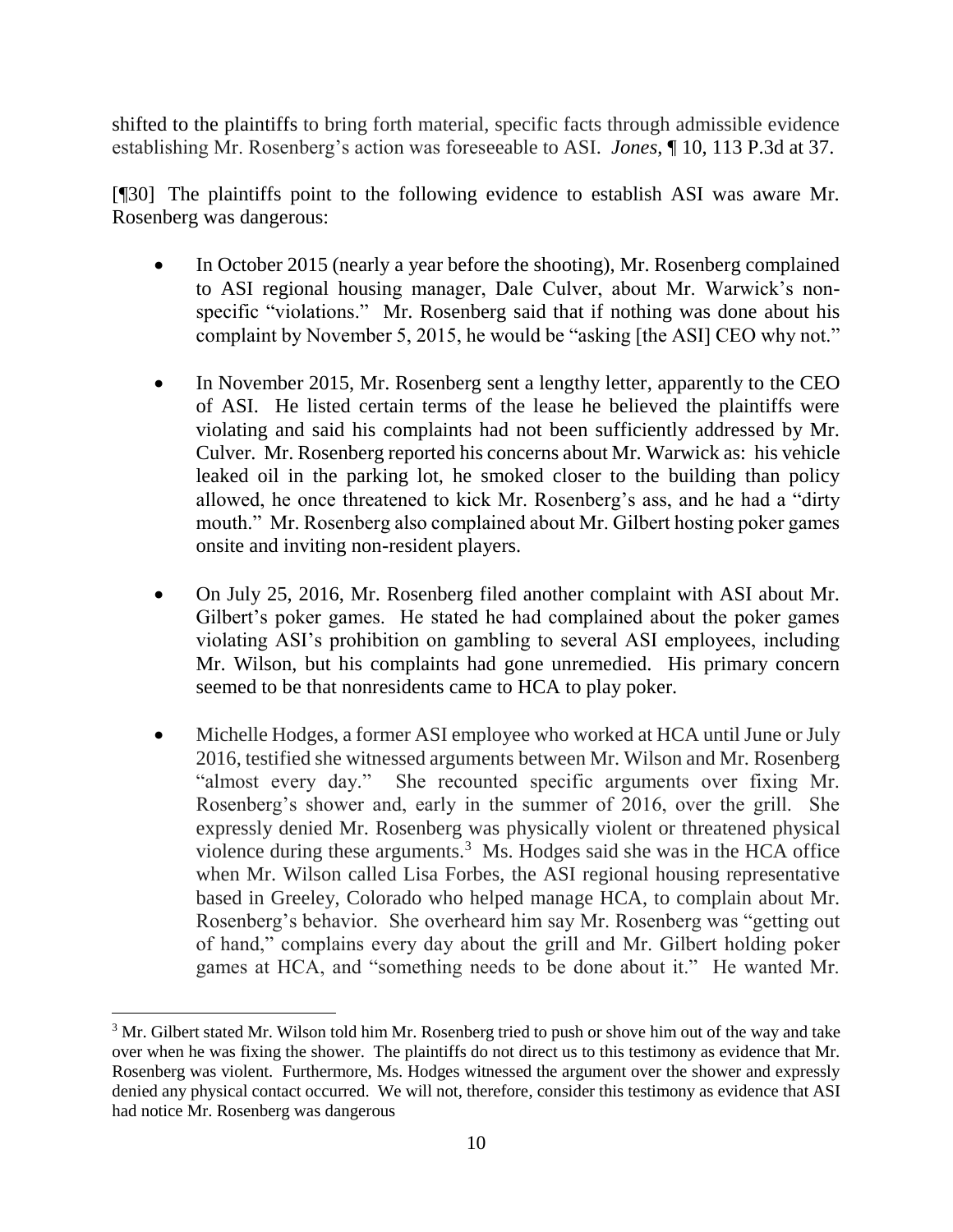Rosenberg "written up" for "being rude and yelling at him." Mr. Wilson also complained to Ms. Forbes about other tenants. Ms. Hodges did not hear Ms. Forbes' response.

- Mr. Culver was generally aware Mr. Rosenberg and the plaintiffs did not get along.
- Mr. Warwick testified he reported to a "good-sized guy" in glasses and a suit from ASI who visited HCA in the summer of 2016 that Mr. Rosenberg was "dangerous" and "something was going to happen."
- Mr. Gilbert testified he told Mr. Wilson he had seen Mr. Rosenberg with a gun case a few days before the shooting. He also stated Mr. Wilson said Mr. Rosenberg and other tenants had firearms in their apartments, although it is not clear when Mr. Wilson said this.<sup>4</sup>
- Mr. Gilbert testified he reported to various ASI employees Mr. Rosenberg was "going to cause some trouble," but he denied telling them he believed Mr. Rosenberg was dangerous.
- A few days before the shooting, Mr. Gilbert observed a verbal confrontation between Mr. Wilson and Mr. Rosenberg about the grill. A day or so later, Mr. Gilbert overheard Mr. Wilson on the phone with an unknown person, saying he was "being threatened" by Mr. Rosenberg and "wanted to know what they would do about it."
- After the shooting, Ms. Forbes told a Cheyenne Police Department detective Mr. Rosenberg frequently called to complain about other tenants, including Mr. Gilbert playing poker in the community room and Mr. Warwick smoking in his room. She also said Mr. Rosenberg "hated" Mr. Wilson because he "was arrogant and did not listen to [Mr.] Rosenberg's complaints."

[¶31] The evidence showed Mr. Rosenberg had a long history of complaining about other tenants and relatively minor conditions at the facility without becoming violent. According to Ms. Hodges, it was not unusual for tenants at HCA to complain. She testified, "[a]ll [the tenants] complained every day about all kinds of things." "[T]hey all had their complaints

<sup>4</sup> ASI did not prohibit HCA tenants from having firearms in their apartments. Only "[o]pen or visible possession, use or discharge of weapons, including but not limited to firearms" was prohibited. Given this policy and the lack of any evidence Mr. Rosenberg brandished or threatened anyone with a firearm, the facts that Mr. Gilbert saw Mr. Rosenberg with a gun case and Mr. Wilson saw firearms in his apartment would not put ASI on notice he intended to shoot anyone.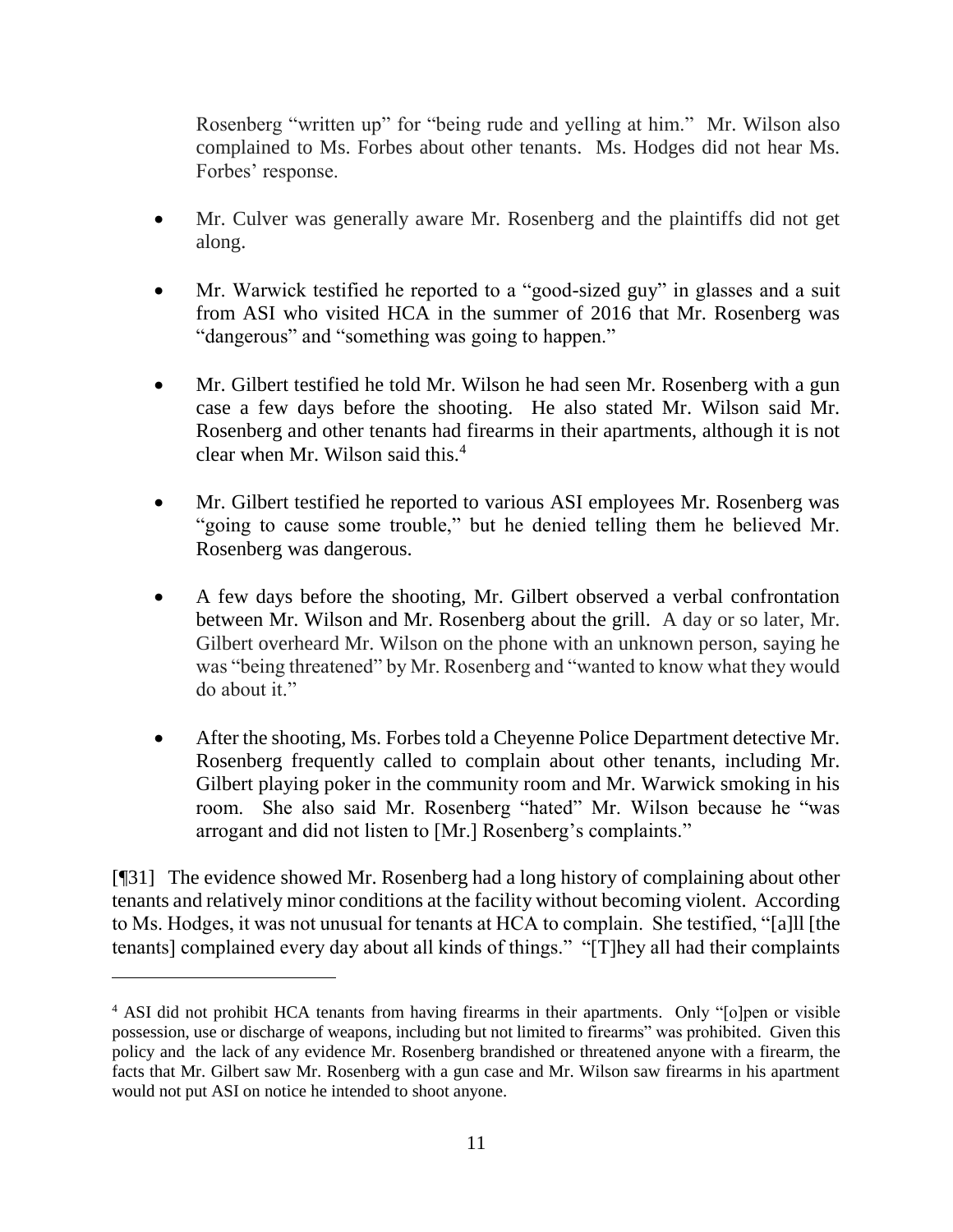about each other, about things that happened in the place, you know. They're old people. They complain." Mr. Gilbert and Mr. Warwick agreed there was a great deal of complaining at HCA. In fact, Mr. Gilbert testified some tenants complained all the time "about everything under the sun." Furthermore, ASI provided a complaint and grievance process and pledged it would not "retaliate in any way because of a complaint or grievance filed" by a tenant. Thus, Mr. Rosenberg's use of the complaint process would not, in the absence of some type of threat or other indication of danger, alert ASI he was dangerous.

[¶32] Of the evidence identified by the plaintiffs, only two items potentially give any indication ASI knew, or should have known, Mr. Rosenberg was dangerous: 1) Mr. Gilbert's testimony he overheard Mr. Wilson on the telephone after the grill incident telling someone he was "being threatened" by Mr. Rosenberg; and 2) Mr. Warwick's testimony he reported to an unidentified ASI person that Mr. Rosenberg was "dangerous." The plaintiffs maintain it is reasonable to infer the conversation Mr. Gilbert overheard was between Mr. Wilson and someone in ASI management and Mr. Warwick made his statement about Mr. Rosenberg being dangerous to Jeremy Sorenson (Dale Culver's replacement as regional housing manager) when he visited HCA in the summer of 2016. We agree and accept those inferences.

[¶33] Our review of the record revealed a third piece of evidence which could potentially have provided notice to ASI that Mr. Rosenberg was dangerous.<sup>5</sup> Mr. Gilbert testified that, immediately after he witnessed Mr. Wilson's and Mr. Rosenberg's argument over the grill, he noticed Mr. Wilson's shirt was "rumpled." Mr. Wilson told him Mr. Rosenberg had grabbed his shirt and "was going to hit" him.<sup>6</sup>

[¶34] Before we consider the substance of the evidence referenced by the plaintiffs, we must address an issue regarding its admissibility. Evidence presented in a summary judgment proceeding must be admissible and competent. *Jones,* [¶ 10, 113 P.3d at 37](http://www.westlaw.com/Link/Document/FullText?findType=Y&serNum=2006759096&pubNum=0004645&originatingDoc=I60635c7d8c4811dba10be1078cee05f1&refType=RP&fi=co_pp_sp_4645_37&originationContext=document&vr=3.0&rs=cblt1.0&transitionType=DocumentItem&contextData=(sc.Search)#co_pp_sp_4645_37)  (citation omitted). ASI objected to Mr. Gilbert's testimony about Mr. Wilson's statements as being hearsay. *See* Rule 56(c)(2). The district court sustained ASI's objection and did not consider the evidence.

l <sup>5</sup> Under Rule 56(c)(3), the Court is not obligated to look beyond the specific facts identified by the plaintiffs as creating an issue of fact. Although we could ignore Mr. Gilbert's testimony about the shirt-grabbing incident, we choose to consider it in our evaluation.

<sup>6</sup> There is no indication Mr. Wilson specifically relayed the information about the shirt-grabbing incident to ASI management. However, he was employed by ASI, so there is an issue as to whether his knowledge should be imputed to ASI even if he did not inform others in the company. Determination of that question is highly fact-sensitive, depending upon numerous factors such as the nature of the information and the scope of Mr. Wilson's authority. *See* 3 Fletcher Cycolopedia of the Law of Corporations § 807 (2018); *Roy E. Hays & Co. v. Pierson,* 234 P. 494 (Wyo. 1925). We note some of the cases discussed above indicated the building manager's knowledge was imputed to the owner. *See, e.g.*, *Madhani* and *Miller, supra.* For purposes of this summary judgment analysis, we will assume Mr. Wilson's knowledge of the incident is imputed to ASI.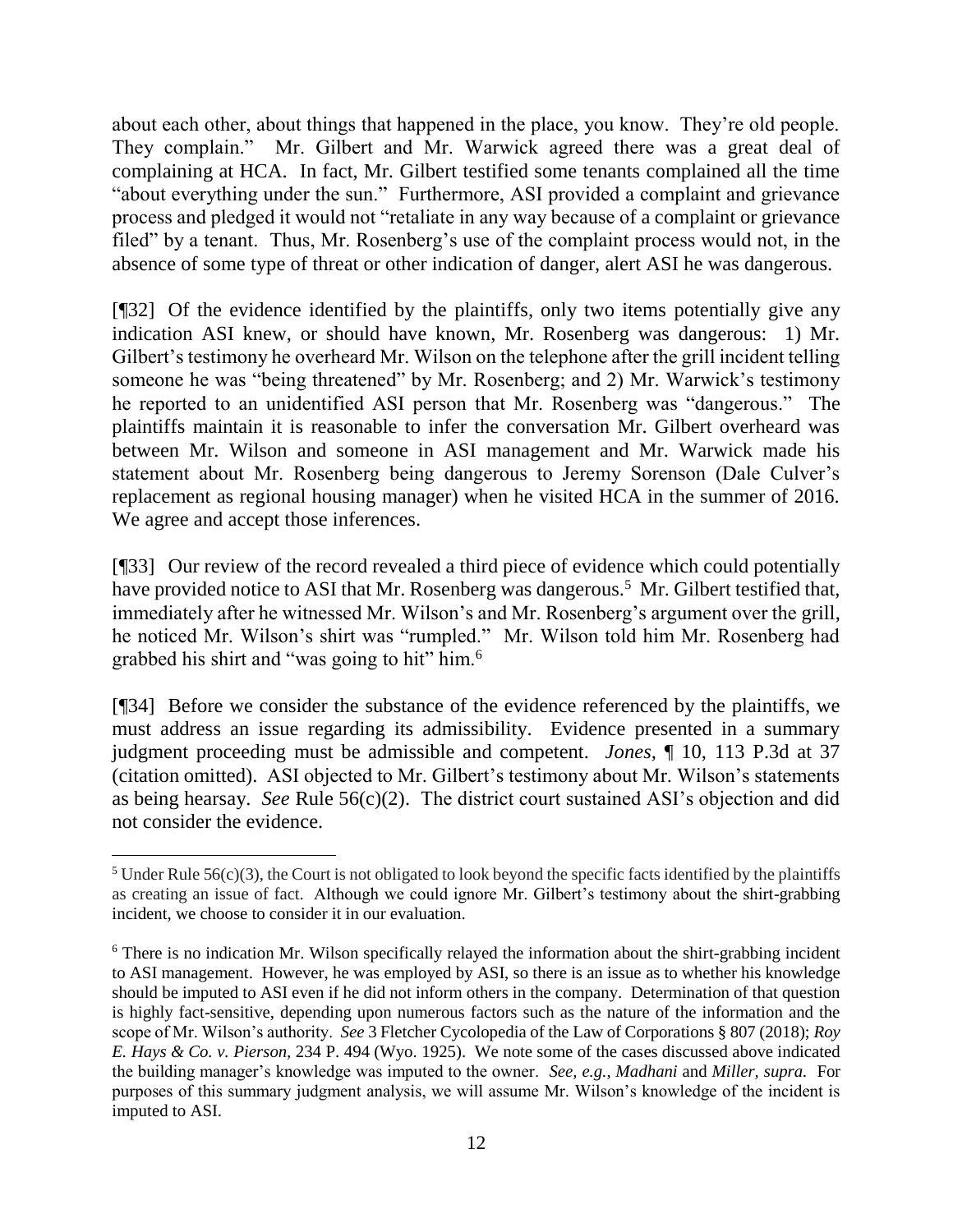[¶35] The plaintiffs claim the district court erred by excluding Mr. Gilbert's testimony. They assert it either was not hearsay because it was not offered for the truth of the matter asserted (W.R.E. 801 $(c)$ ) or it was an admission of a party opponent (W.R.E. 801 $(d)(2)$ ), or it fell within one of the following exceptions to the hearsay rule: present sense impression (W.R.E. 803(1)); then-existing mental, emotional, or physical condition (W.R.E. 803(3)); or statement of recent perception (Rule  $804(b)(5)$ ). We could decline to consider the plaintiffs' argument that the evidence is admissible because there is no indication in the record they raised it below. *See Anderson v. Bd. of Cnty. Comm'rs of Teton Cnty.,* 2009 WY 122, ¶ 15, 217 P.3d 401, 405 (Wyo. 2009). However, we conclude the evidence, even if deemed admissible, was insufficient to establish Mr. Rosenberg's criminal action was foreseeable.

[¶36] Viewing the three items of evidence identified above in the light most favorable to the plaintiffs, it was not foreseeable to ASI that Mr. Rosenberg would attempt to kill Mr. Warwick and Mr. Gilbert. Mr. Rosenberg, like many other residents, had a long history of registering complaints with ASI about other tenants and minor problems at HCA. He specifically complained about the plaintiffs. Although he apparently disliked them, there was no evidence Mr. Rosenberg made any threats or was physically violent toward the plaintiffs or any other tenants. Therefore, Mr. Warwick's nonspecific statement to Mr. Sorenson some months before the shootings that Mr. Rosenberg was dangerous, without any corresponding report of violent or criminal behavior, did not establish Mr. Rosenberg's criminal action against the plaintiffs was foreseeable to ASI.

[¶37] The incident where Mr. Rosenberg grabbed Mr. Wilson's shirt and was "going to hit him" and Mr. Wilson's corresponding report to ASI he was "being threatened" by Mr. Rosenberg was the only known instance of any type of physical violence or threat of physical violence by Mr. Rosenberg during his long tenure at HCA. In evaluating whether the incident was sufficient to place ASI on notice that it needed to protect the plaintiffs from Mr. Rosenberg, we consider "the location, nature, and extent of previous criminal activities and their similarity, proximity, or other relationship to the crime giving rise to the cause of action." *Krier,* 943 P.2d at 415 (citation omitted).

[¶38] Mr. Rosenberg's threat was directed at an ASI employee, not a tenant. Moreover, even though Mr. Rosenberg grabbed Mr. Wilson's shirt, he did not hit or otherwise injure him, nor did he use a weapon during the altercation. *See Krier,* 943 P.2d at 415-16 (no evidence of injury resulting from prior crimes on the premises). This relatively minor altercation was so different in nature and extent from the shooting it did not portend Mr. Rosenberg's premeditated attempt to murder the plaintiffs.

[¶39] This conclusion is borne out by Mr. Gilbert's testimony. Even though he knew about the shirt-grabbing incident, Mr. Gilbert stated he was not afraid of Mr. Rosenberg prior to the shooting. He, Mr. Warwick and Ms. Hodges were the witnesses who had the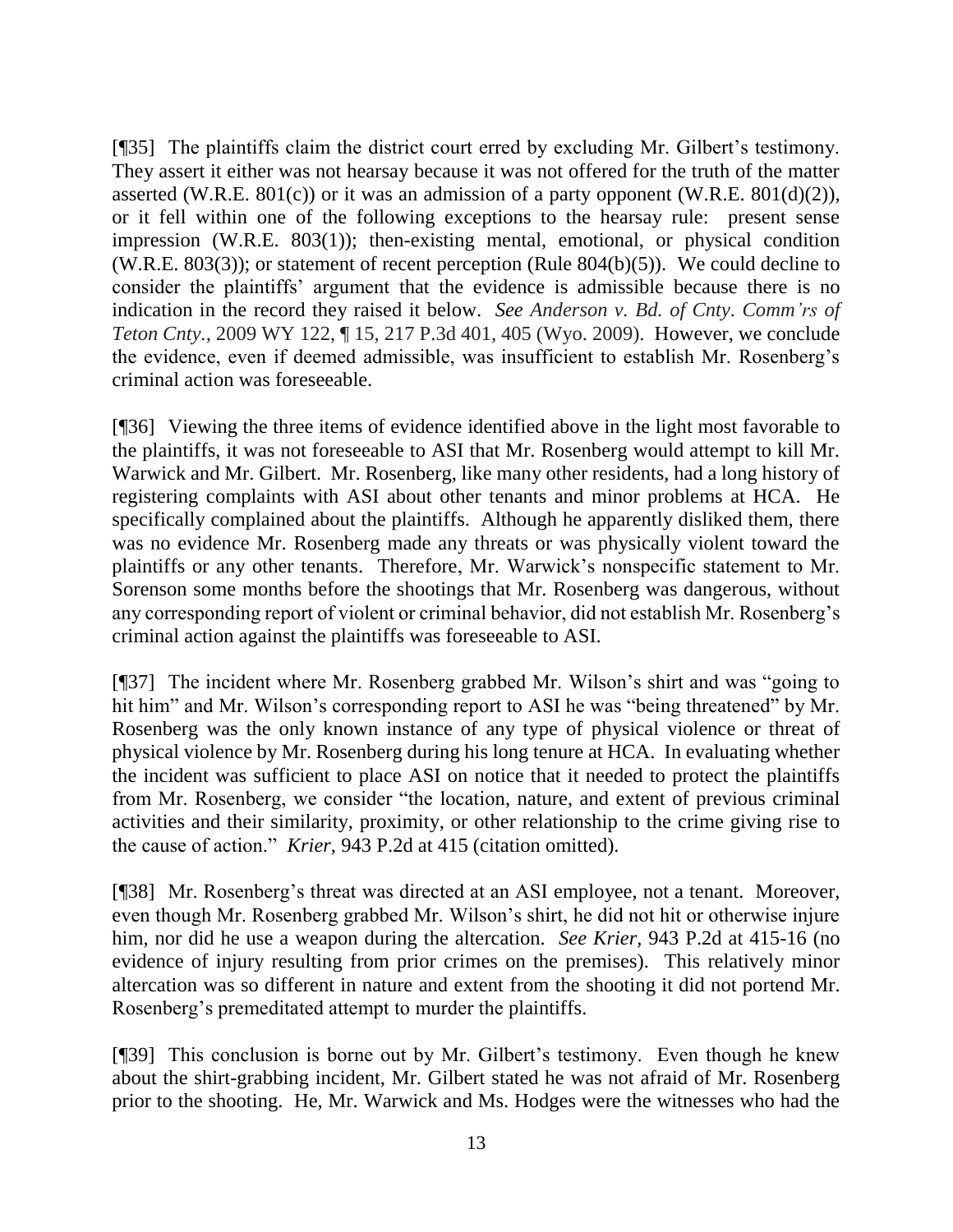most contact with Mr. Rosenberg, and they all testified they did not believe, at any time before the shooting, Mr. Rosenberg was dangerous.

[¶40] The plaintiffs maintain the precise harm or victim need not be foreseeable to impose a duty upon ASI to protect them; it merely had to be foreseeable that Mr. Rosenberg would cause some type of injury to someone. They rely on *Endresen v. Allen,* 574 P.2d 1219 (Wyo. 1978), to support their argument. Endresen was injured when he hit the Allens' dog with his motorcycle. *Id.* at 1220-21. He filed suit, claiming the Allens were negligent for failing to keep their dog contained. *Id.* The district court granted summary judgment in favor of the Allens, apparently on the basis they did not owe Mr. Endresen a duty because the accident was not foreseeable. *Id.*

[¶41] On appeal, this Court ruled material issues of fact existed as to whether Mr. Endresen's injuries were foreseeable because the Allens' dog had previously escaped from their backyard and chased cars and they had been told by the city dog catcher to keep it tied up. *Id.* at 1220-22. We rejected the Allens' argument that the accident was not foreseeable because the dog had previously chased cars, not motorcycles.

> [I]t is generally held, regardless of whether the question of "foreseeability" is treated as a problem of "duty," "negligence," or "proximate cause," that it is not necessary that the defendant might or should have foreseen the likelihood of the particular injury or harm, the extent of the harm, or the manner in which it occurred, but that it is only necessary that he should have anticipated that some injury or harm might result from his conduct.

*Id.* at 1222 (citations omitted). "It is not a necessary element of negligence that one charged therewith should have been able to anticipate the precise injury sustained" or that the "injury to the plaintiff himself be foreseeable[.]" It is sufficient to show "the act in question may in human probability produce harm to persons similarly situated." *Id.* (citation omitted).

[¶42] *Endresen* did not involve harm resulting from the criminal actions of a third party. The foreseeability of Mr. Endresen's injury was a function of the recognized risk that the Allens' negligence in failing to contain their dog would result in it chasing vehicles which could, in probability, cause an injury-producing accident. Mr. Endresen was similarly situated to prior drivers whose vehicles had been chased by the dog. The Allens' failure to contain their dog placed the traveling public, including Mr. Endresen, at risk of injury from a vehicular accident. *Id.* at 1222.

[¶43] The case at bar did not involve a general risk to the public. The plaintiffs' arguments are based largely on Mr. Rosenberg's negative feelings toward them. Consequently, the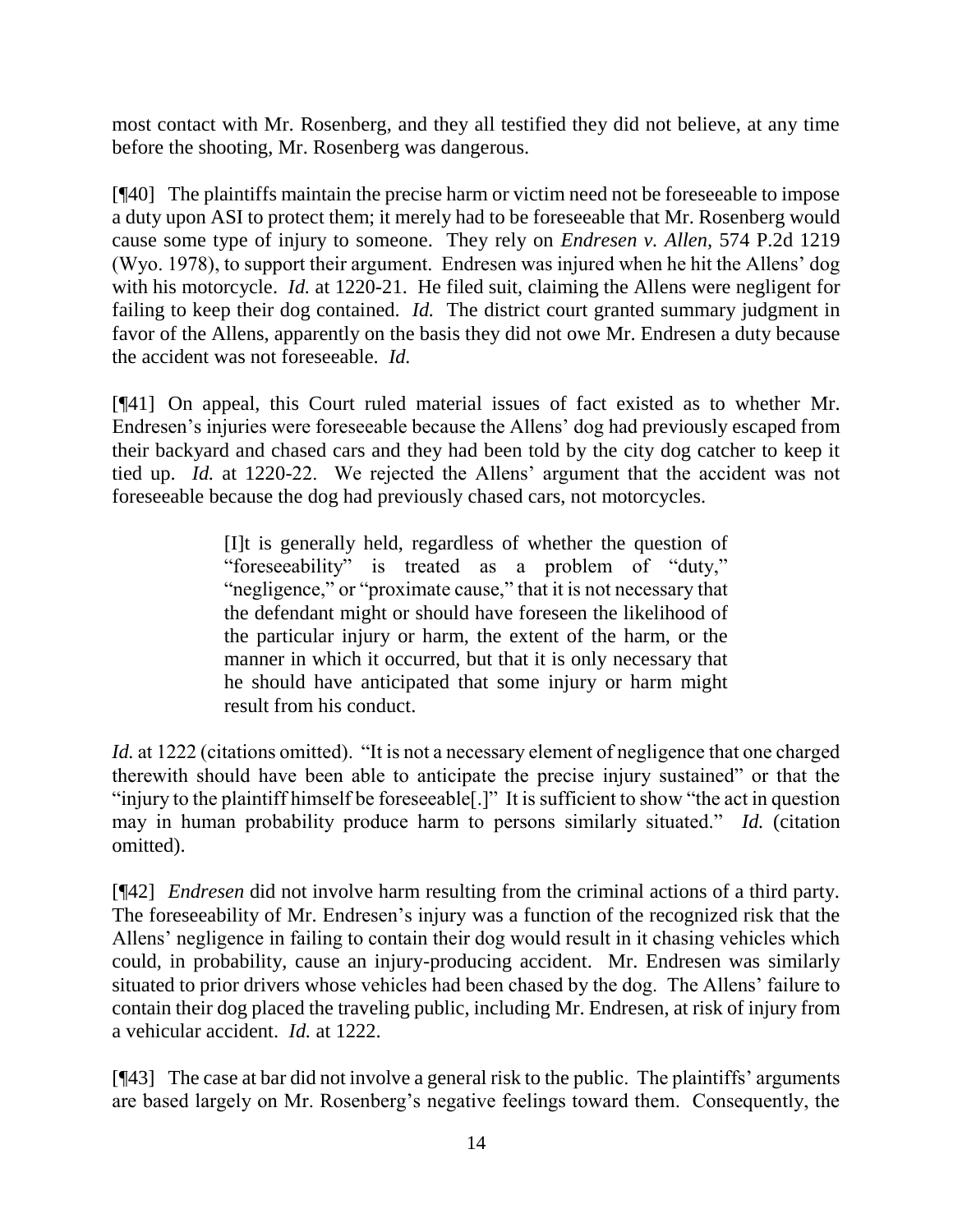plaintiffs must establish it was reasonably foreseeable to ASI that Mr. Rosenberg would criminally attack the plaintiffs, or persons similarly situated to them. There is insufficient similarity between Mr. Rosenberg's isolated outburst at one of ASI's employees, which was unaccompanied by blows, weapons or injuries, and his later premeditated shooting of them to impose a duty upon ASI to protect them from his action.

[¶44] Of the caselaw we discussed above, *Miller* has a fact pattern most closely resembling the facts in this case because it, too, involved an assault of one tenant upon another tenant following a series of events observed by the owner's representative. The evidence in *Miller*, which included knowledge of the assailant's criminal and violent past and a prior instance of aggression against the victim, made a stronger showing of foreseeability than the evidence offered by the plaintiffs here. Nevertheless, the Oregon court found it legally insufficient to impose a duty upon the owner to protect the victim from the assailant. *Miller,* 196 P.3d at 1057-58.

[¶45] As related to the *Endresen* holding, the *Miller* court noted: "[T]he concept of foreseeability refers to generalized risks of the type of incidents and injuries that occurred rather than predictability of the actual sequence of events[.]" *Id.* at 1058 (internal quotations omitted). However, in light of the intervening criminal act, specific knowledge of the risk of "the type of harm that befell" the victim was required. *Id.* We reach the same conclusion in this case. On this factual record, ASI did not have notice of an unreasonable risk Mr. Rosenberg would shoot or seriously injure the plaintiffs or other similarly situated persons. Accordingly, it did not have a common law duty to protect them from Mr. Rosenberg's criminal action.

# **Contractual Duty and Proximate Cause**

[¶46] The plaintiffs assert their leases, the resident handbook and ASI's personnel policies imposed a duty upon ASI to engage in conflict resolution and properly train its employees to do so. They claim ASI's failure to resolve Mr. Rosenberg's complaints created an unsafe environment which led to the shootings.<sup>7</sup>

[¶47] As we stated earlier, a duty for purposes of a negligence claim may arise from a contract. *Sorensen,* ¶ 11, 234 P.3d at 1236. *See also, [Brubaker v. Glenrock Lodge Intern.](https://1.next.westlaw.com/Link/Document/FullText?findType=Y&serNum=1974125487&pubNum=0000661&originatingDoc=Ie5604b2ef58c11d983e7e9deff98dc6f&refType=RP&fi=co_pp_sp_661_58&originationContext=document&transitionType=DocumentItem&contextData=(sc.DocLink)#co_pp_sp_661_58)  Order of Odd Fellows,* [526 P.2d 52, 59 \(Wyo. 1974\)](https://1.next.westlaw.com/Link/Document/FullText?findType=Y&serNum=1974125487&pubNum=0000661&originatingDoc=Ie5604b2ef58c11d983e7e9deff98dc6f&refType=RP&fi=co_pp_sp_661_58&originationContext=document&transitionType=DocumentItem&contextData=(sc.DocLink)#co_pp_sp_661_58) ("A contract may create a relationship from which arises the duty to exercise ordinary care."). In its lease, ASI agreed to "deliver and maintain the premises in a safe, sanitary and decent condition." The resident

 $\overline{a}$  $^7$  The plaintiffs very briefly mention ASI should have, if it could not remediate Mr. Rosenberg's complaints, taken steps to evict him for interfering with the management of HCA. They make no effort to explain how the eviction process would have worked, when it should have been initiated, or, importantly, whether it would have resulted in Mr. Rosenberg having vacated the premises before the shooting. Thus, they present no factual basis to conclude ASI's failure to commence eviction procedures was a proximate cause of the shootings.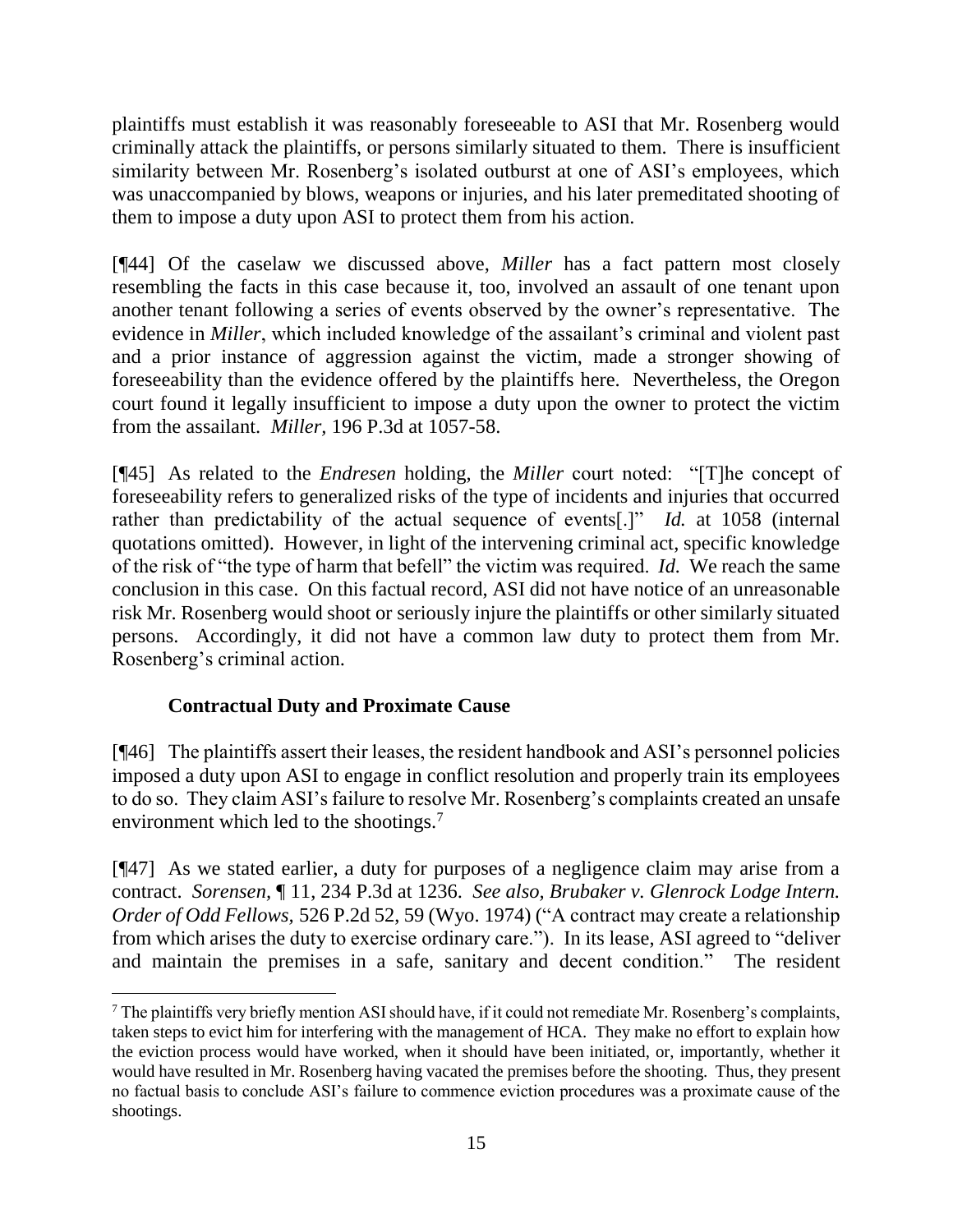handbook, which was an addendum to the lease, included a "Complaint/Grievance Reporting" procedure. It allowed residents to "communicate complaints, grievances, and/or other concerns to Management" verbally or in writing on a form provided by ASI. With regard to resolution of a complaint, the handbook stated:

> The Regional Housing Manager will attempt to communicate and resolve complaints and grievances directly with the resident . . . to the satisfaction of all parties involved. As needed and/or as appropriate, other ASI Management staff may be consulted during this process. Depending upon the nature of the complaint/grievance and the information gathered, clarified or confirmed, the Regional Housing Manager will determine if a verbal or written response is needed, and respond accordingly. Written responses may include written warnings, lease infractions, and/or Lease Terminations. [ASI] will not retaliate in any way because of a complaint or grievance filed or received by a resident[.] . . . At any time before, during, or after this process, the resident may contact anyone they (sic) choose to file a complaint or to ask for assistance[.]

The handbook also stated the ASI "housing community has an assigned Regional Team of specialized, trained and experienced ASI representatives whom you may contact for assistance, or if you have questions about your housing." We have no difficulty agreeing ASI owed the plaintiffs the duties outlined in the lease and handbook and ASI was required to use reasonable care in fulfilling them. *See, e.g.*, *Alaskan Village, Inc. v. Smalley,* 720 P.2d 945, 947-48 (Alaska 1986) (trailer park had duty to exercise reasonable care in enforcing its rules to protect persons benefitted by the rules).

[¶48] However, the plaintiffs also assert ASI's personnel rules for non-exempt employees created a duty in their favor. Pertinent here, the rules stated: "When disagreements arise between staff, residents/staff, or supervisors/staff, the individuals in disagreement are responsible for resolving the issue through direct negotiation to achieve agreement or acceptance to a common point of view." The plaintiffs seem to argue this provision imposed an absolute duty upon ASI to resolve Mr. Rosenberg's complaints to his satisfaction. Yet, they point to no provision in the lease or handbook showing the personnel rules were incorporated into their contract with ASI. Furthermore, imposing an absolute duty to resolve Mr. Rosenberg's complaints to his satisfaction would be contrary to ASI's obligation from the resident handbook to "attempt" to resolve complaints to the satisfaction of all involved.

[¶49] Accepting ASI had a duty under the terms of the lease and resident handbook to properly address Mr. Rosenberg's complaints, we move on to the other elements of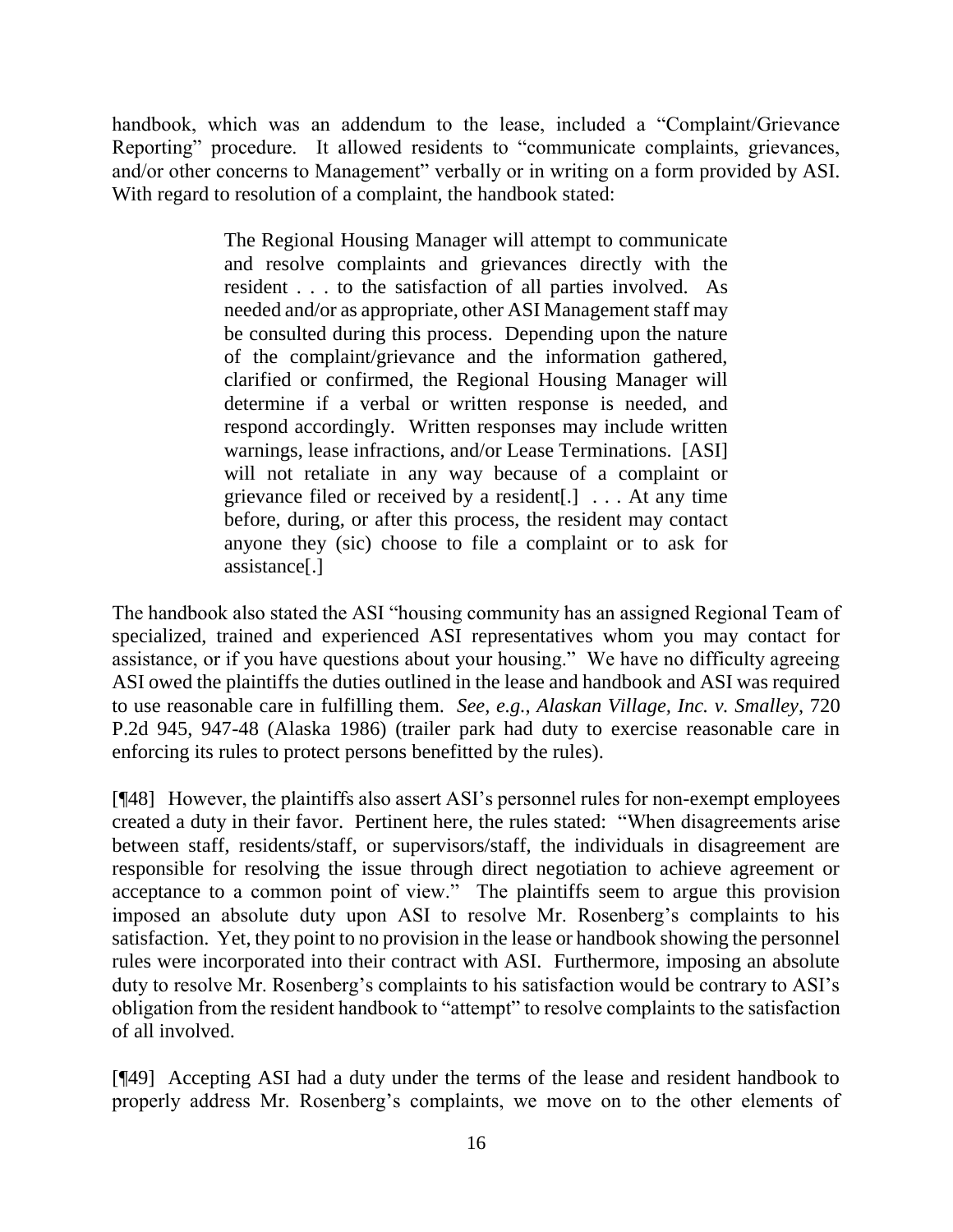negligence—whether ASI breached that duty and whether any breach was the proximate cause of the plaintiffs' injuries. The plaintiffs claim ASI was generally negligent for failing to abide by its own policies and procedures to remediate Mr. Rosenberg's complaints and failing to adequately train its employees regarding safety, security and tenant conflict resolution.<sup>8</sup>

[¶50] The record contains evidence that ASI addressed at least some of Mr. Rosenberg's complaints, a point which he acknowledged in his correspondence with ASI. ASI sent letters to Mr. Warwick about his truck leaking oil in the parking lot and smoking too close to the building. The record also contains a letter Mr. Culver sent to Mr. Rosenberg after ASI's concerns were communicated to Mr. Warwick. Mr. Culver stated he had addressed the oil leak issue with "the owner." He continued, "Please be advised that we do not typically announce to other residents that we are monitoring or investigating them, nor do we inform complainants of our actions or activities out of respect for resident privacy."

[¶51] The record demonstrates Mr. Culver and Mr. Sorenson addressed Mr. Rosenberg's complaints about the poker games with him on different occasions. ASI management allowed Mr. Gilbert to host the poker games because, given the type of game being played and the low stakes, it did not consider the games a violation of the law or the ASI lease term prohibiting gambling. Nevertheless, the plaintiffs claim ASI's efforts to appease Mr. Rosenberg were insufficient and their expert agreed.

[¶52] The issue of whether ASI breached its obligation to properly address Mr. Rosenberg's complaints is complex. It would require detailed analysis of the admissibility of the evidence offered by each party and whether that evidence raised any genuine issue of material fact. We do not need to undertake that task because the plaintiffs are unable to establish any such breach was the proximate cause of their injuries.

[¶53] Proximate cause, like common law duty, focuses upon the foreseeability of the injury. *Lucero,* ¶ 17, 288 P.3d at 1234. For proximate cause to exist, "the accident or injury must be the natural and probable consequence of the act of negligence." *[Foote v.](http://www.westlaw.com/Link/Document/FullText?findType=Y&serNum=2009674183&pubNum=0004645&originatingDoc=Id9af682f3b2b11e28a21ccb9036b2470&refType=RP&fi=co_pp_sp_4645_463&originationContext=document&vr=3.0&rs=cblt1.0&transitionType=DocumentItem&contextData=(sc.UserEnteredCitation)#co_pp_sp_4645_463)  Simek,* [2006 WY 96, ¶ 22, 139 P.3d 455, 463 \(Wyo. 2006\)](http://www.westlaw.com/Link/Document/FullText?findType=Y&serNum=2009674183&pubNum=0004645&originatingDoc=Id9af682f3b2b11e28a21ccb9036b2470&refType=RP&fi=co_pp_sp_4645_463&originationContext=document&vr=3.0&rs=cblt1.0&transitionType=DocumentItem&contextData=(sc.UserEnteredCitation)#co_pp_sp_4645_463) (citation omitted). Stated another way, "the conduct must be a substantial factor in bringing about the plaintiff's injuries." *Id.,* [¶ 22, 139 P.3d at 464.](http://www.westlaw.com/Link/Document/FullText?findType=Y&serNum=2009674183&pubNum=4645&originatingDoc=Id9af682f3b2b11e28a21ccb9036b2470&refType=RP&fi=co_pp_sp_4645_464&originationContext=document&vr=3.0&rs=cblt1.0&transitionType=DocumentItem&contextData=(sc.UserEnteredCitation)#co_pp_sp_4645_464) However, "'[i]f the original wrong furnished only the

l

<sup>&</sup>lt;sup>8</sup> The plaintiffs assert one of the steps ASI should have taken to protect them was to install security cameras because, according to their expert, such cameras are nationally recognized deterrents to crime. The plaintiffs do not point to any lease provision obligating ASI to provide security cameras. Under the common law, if it is foreseeable that tenants may be subject to criminal attack, a landlord's duty to exercise reasonable care to protect its tenants may be breached by the failure to install security measures. *See, e.g.*, *Madhani,* 130 Cal.Rptr.2d at 781-82; *Rodriguez-Quinones v. Jimenez & Ruiz, S.E.,* 402 F.3d 251 (1st Cir. 2005). As explained *supra,* it was not reasonably foreseeable to ASI that the plaintiffs were subject to criminal attack; therefore, it had no obligation to install security devices.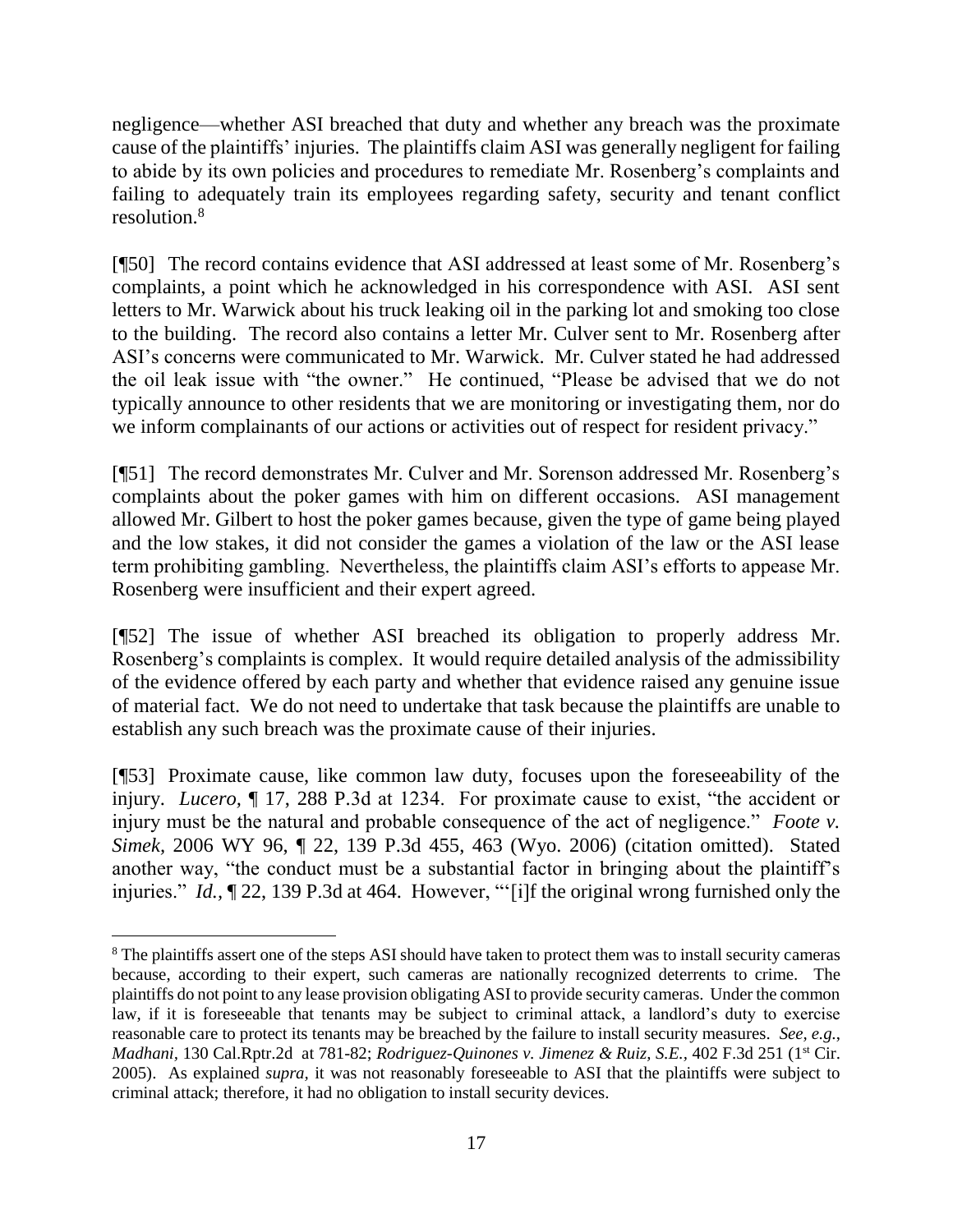condition or occasion, then it is the remote and not the proximate cause, notwithstanding the fact that there would have been no loss or injury but for such condition or occasion.'" *Lucero,* ¶ 17, 288 P.3d at 1235 (quoting *Lemos v. Madden,* 200 P. 791, 794 (Wyo. 1921)) (other citations and emphasis omitted).

[¶54] An intervening cause will break the chain of causation. *Lucero,* ¶ 17, 288 P.3d at 1235*. See also, Collings v. Lords,* [2009 WY 135, ¶ 6, 218 P.3d 654, 656-57 \(Wyo. 2009\).](http://www.westlaw.com/Link/Document/FullText?findType=Y&serNum=2020324219&pubNum=0004645&originatingDoc=Id9af682f3b2b11e28a21ccb9036b2470&refType=RP&fi=co_pp_sp_4645_656&originationContext=document&vr=3.0&rs=cblt1.0&transitionType=DocumentItem&contextData=(sc.UserEnteredCitation)#co_pp_sp_4645_656)

> An intervening cause is one that comes into being after a defendant's negligent act has occurred, and if it is not a foreseeable event it will insulate the defendant from liability. It is reasonably foreseeable if it is a probable consequence of the defendant's wrongful act or is a normal response to the stimulus of the situation created thereby.

*Lucero,* ¶ 17, 288 P.2d at 1235 (internal quotations and emphasis omitted). *See also, Killian v. Caza Drilling, Inc*., [2006 WY 42, ¶ 20, 131 P.3d 975, 985 \(Wyo. 2006\).](http://www.westlaw.com/Link/Document/FullText?findType=Y&serNum=2008872417&pubNum=0004645&originatingDoc=Id9af682f3b2b11e28a21ccb9036b2470&refType=RP&fi=co_pp_sp_4645_985&originationContext=document&vr=3.0&rs=cblt1.0&transitionType=DocumentItem&contextData=(sc.UserEnteredCitation)#co_pp_sp_4645_985)

[¶55] We applied these principles in *Lucero.* Nanette Holbrook started her car and left it running in the driveway with the doors unlocked while she briefly went back inside her house. *Lucero,* ¶¶ 1, 3 288 P.3d at 1231. While she was gone, Colbey Emms, who was under the influence of methamphetamine, stole the car. *Id.*,  $\parallel$  1, 288 P.3d at 1231. Ms. Holbrook called 911 to report the stolen car. *Id.,* ¶ 3, 288 P.3d at 1231. The police pursued Mr. Emms at high speed, and he crashed into Katrina Lucero's car, seriously injuring her and her two children. *Id*., ¶¶ 1, 4, 288 P.3d at 1231.

[¶56] Ms. Lucero filed suit against Ms. Holbrook, claiming she was negligent for leaving her car unattended with the keys in the ignition. *Id.* The district court granted summary judgment in favor of Ms. Holbrook, reasoning she did not owe a duty to Ms. Lucero and her action was not the proximate cause of Ms. Lucero's injuries. *Id.* This Court agreed with the district court's reasoning. *Id.* With regard to proximate cause, we conceded that "but for" Ms. Holbrook's action, the accident would not have happened. *Id.,* ¶ 17, 288 P.3d at 1234. However, it was a remote, rather than a substantial, cause of Ms. Lucero's injuries. *See id.,* ¶ 17, 288 P.3d at 1234-35.There were several intervening causes which came into being after Ms. Holbrook's alleged negligence, including Mr. Emms' theft of the car, his attempt to elude the police at a high rate of speed, the police officers' highspeed pursuit, and Ms. Lucero's action in entering the intersection against a red light. *Id.,*  ¶¶ 16-17, 288 P.3d at 1235-35. The intervening causes were not foreseeable consequences of Ms. Holbrook's action. *Id.* at ¶¶ 16-18, 288 P.3d at 1234-35. *See also*, *Killian,* ¶ 20, 131 P.3d at 985 (intervening cause must be foreseeable to establish proximate cause).

[¶57] Applying our general rules of proximate cause, it was not foreseeable Mr. Rosenberg would shoot the plaintiffs because his complaints were not adequately